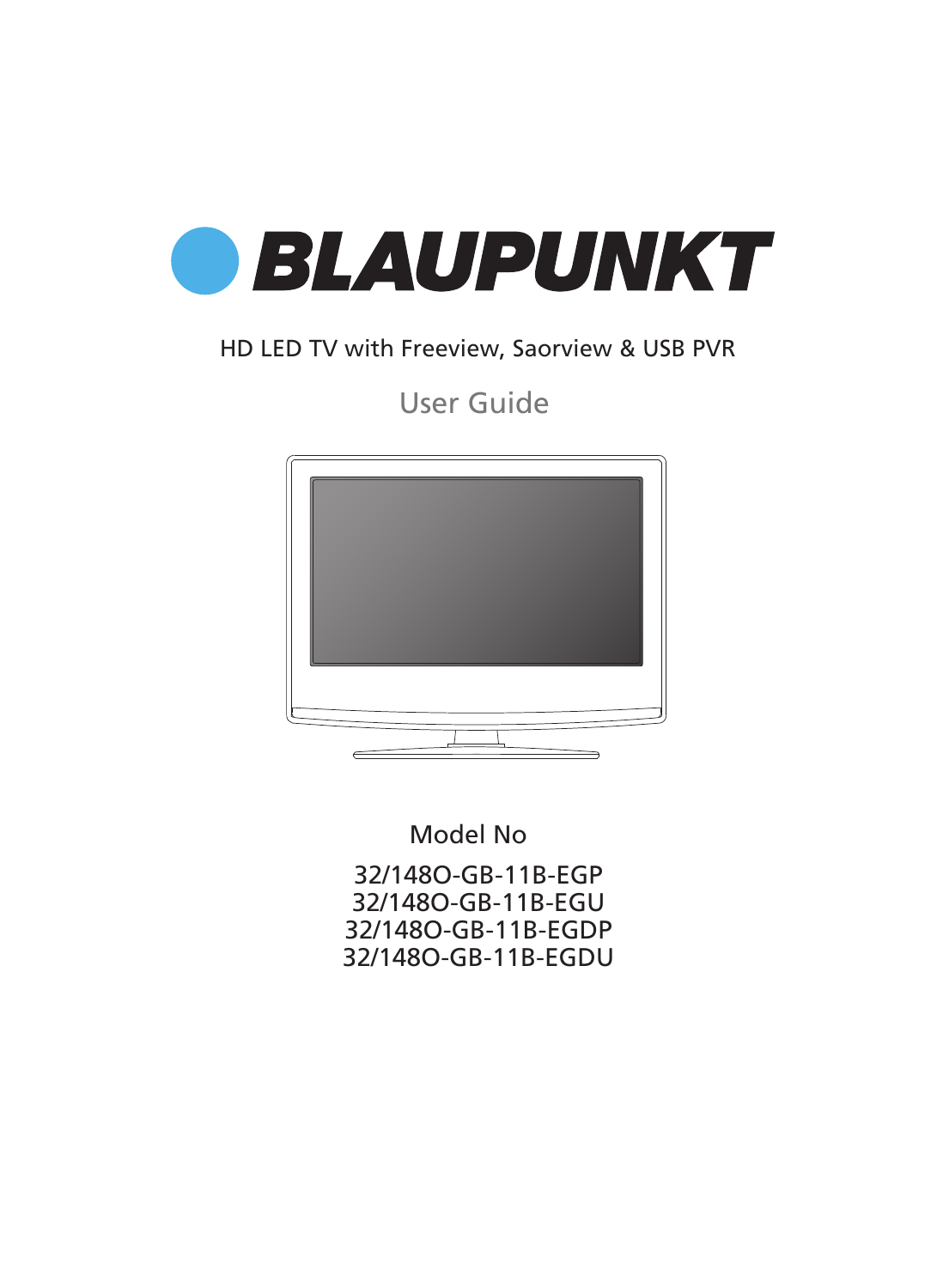### **Important safety instruction**



### **Please read these instructions. All the safety and operating instructions should be read before the appliance is operated.**

#### **Warnings**

Television sets with 40" screens or more must be lifted and carried by at least 2 people.

• This television does not contain any parts that are serviceable by the user. In case of a fault, contact the manufacturer or authorised service department. Exposing the internal parts inside the TV may endanger your life. The manufacturers guarantee does not extend to faults caused by repairs carried out by unauthorised third parties.



To prevent spread of fire. keep candles or other open flames away from this product at all times

• To reduce the risk of fire, electric shock or damage to the TV, do not expose it to dust, rain or moisture. Never expose the TV to dripping or splashing and do not place objects filled with liquids on or near the TV.

• Do not connect any external devices (DVD player, games console etc) when the TV is switched on. Disconnect both the TV and device from the mains before connecting. Only switch appliances on when the connection process is complete.

Do not place the television in a confined space and do not obstruct the ventilation openings at the rear of the television.

• When installing on a wall, ensure the TV is at least 5cm from the wall for ventilation.

• Always ensure that the TV's ventilation openings are not covered with items such as newspapers, tablecloths, curtains, etc.

• Dispose of this television and any components including batteries in an environmentally friendly manner. If in doubt, please contact your local authority for details of recycling.

• Ensure this TV is used in moderate climates only.

In case of electrostatic discharge (ESD) the TV may display incorrect functions. In such case, switch the TV off and switch the TV back on. The TV will work normally.

**WARNING: Never place a television set on an unstable location. A television set may fall, causing serious personal injury or death. Many injuries, particularly to children, can be avoided by taking simple precautions such as:**

• Use cabinets or stands recommended by the manufacturer of the television set.

• Only use furniture that can safely support the television set.

• Ensure the television set is not overhanging the edge of the supporting furniture.

Do not place the television set on tall furniture (for example, cupboards or bookcases) without anchoring both the furniture and the television set to a suitable support.

Do not place the television set on cloth or other materials that may be located between the television set and supporting furniture.

• Please educate children about the dangers of climbing on furniture to reach the television set or its controls.

• If your existing television set is being retained and relocated, the same considerations as above should be applied.

#### **Safety**

For your safety, this appliance is fitted with a fused 3 pin mains plug. Should the fuse need to be replaced, ensure that any replacement is of the same amperage and approved with the BSI mark.

• Never try and replace the mains plug unless you have adequate qualifications and are legally authorised to do so. In the event that a replacement mains cable is required, contact the manufacturer for a suitable replacement.

Never use the television if it is damaged in any way.

Always place the television on a flat level surface avoiding anywhere which may be subject to strong vibration.

• The ideal distance to watch the television is approximately five times the length of the diagonal measurements of the TV screen.

• Ensure the television is not placed on top of the power cable as the weight of the television may damage the cable and cause a safety hazard.

• Never place mobile phones, speakers or any other device which may cause magnetic or radio interference, near the television. If interference is apparent, move the device causing the interference away from the television.

• To disconnect the set from the mains, remove the mains plug from the socket.

• Ensure that the mains plug is always easily accessible.

#### **WARNING: Excessive noise when using earphones and headphones can cause loss of hearing.**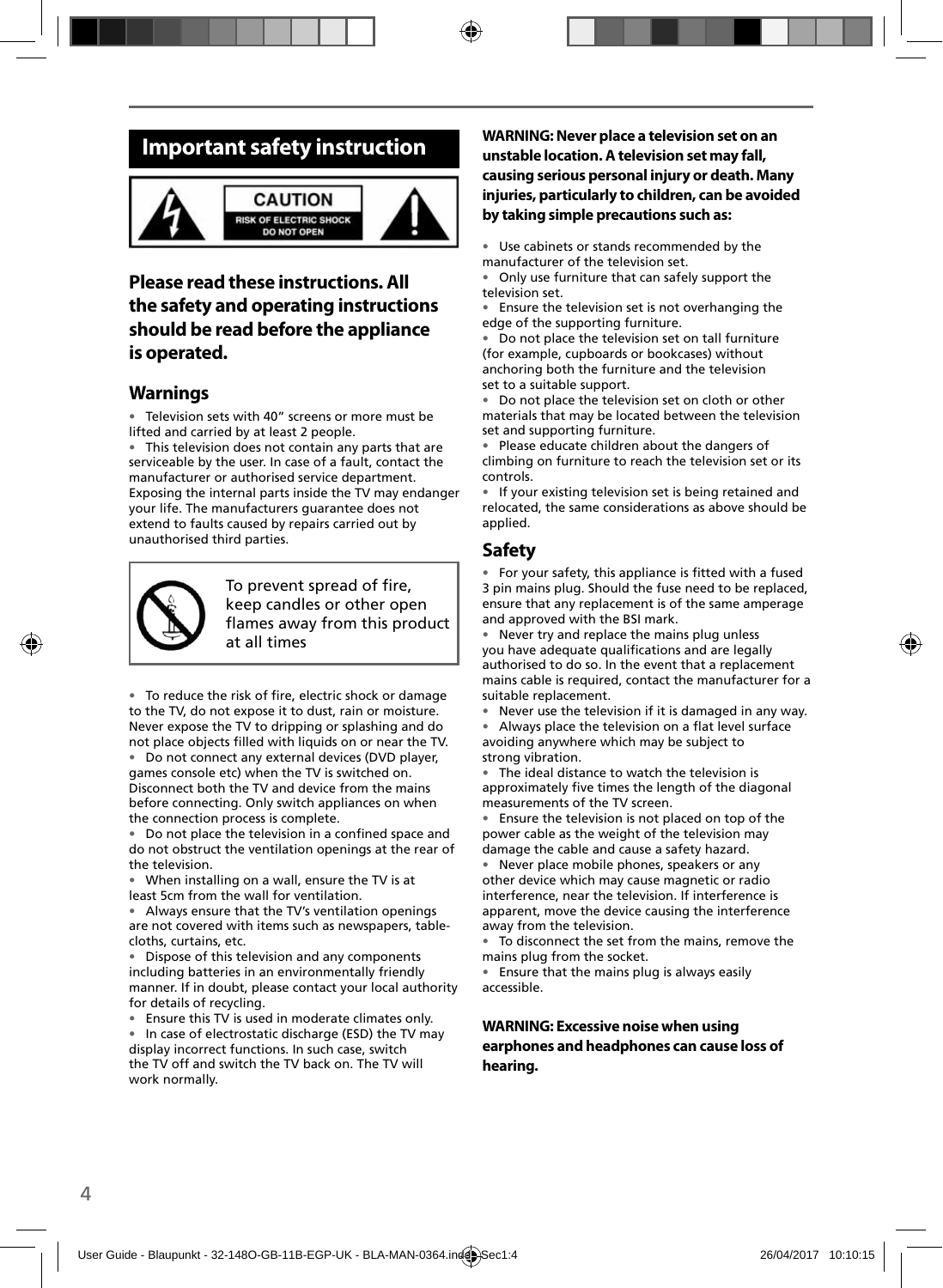### **Important safety instruction**



#### **Maintenance**

• To clean your TV, wipe with a soft, dry cloth. If the surfaces are extremely dirty, use a soft cloth dipped in a soap and water solution or a weak detergent solution.

• Never use alcohol, paint thinner or benzene to clean this unit.

• Before using a chemically treated cloth, read the instructions that came with the cloth carefully.

#### **CAUTION: If water or other liquid enters the television through the display panel surface, a malfunction may occur.**



#### **Packaging**

The safest way to transport your item is in the original box/packaging - please save your packaging for this.

• You will need the original box/packaging in the event of warranty/service repair or support. We are unable to carry out warranty/service if you are unable to package the item correctly.

#### **Important information regarding use of video**  games, computers, captions or other fixed image **displays**

The extended use of fixed image program material can cause a permanent "shadow image" on the LCD/LED panel, also known as "screen burn".

This "shadow image" can appear in the background during normal viewing. This type of irreversible LCD/LED panel deterioration can be limited by observing the following steps:

1. Reduce the brightness/contrast setting to a minimum suitable viewing level.

2. Do not display the fixed image for extended periods of time.

3. Turn the power off when not in use.

Examples of images that are more likely to cause "screen burn" are as follows (this is not an exhaustive list):

• TV channel logos: e.g. shopping channel logos and pricing displays - especially if they are bright and stationary. Moving or low-contrast graphics are less likely to cause ageing of the screen.

- Time displays.
- Teletext: Do not view a stationary page for a long period of time
- TV/DVD menus: e.g. listings of DVD disc content.

Pause mode: Do not leave the TV in pause mode for long periods of time, e.g. when watching DVDs or videos.

#### **Important: Once 'shadow image/screen burn' occurs, it will never disappear and is not repairable under warranty.**

#### **How do I dispose of this product?**

**UK:** Waste electrical products should not be disposed of with household waste. Please dispose of the product at a designated collection point for recycling of WEEE. For your nearest facilities, please see www.recycle-more.co.uk or in store for details.



**ROI:** Waste electrical products should not be disposed of with household waste. Separate disposal facilities exist. Check with your local authority or retailer for recycling advice.



#### **Batteries**

• Do not expose batteries to high temperatures, excessive heat, prolonged sunshine or fire as this may cause leakage, explosion or ignition.

Observe the correct polarity when inserting batteries. • Do not use different types of batteries together or mix old and new batteries.

• Dispose of batteries in an environmentally friendly way.

• Certain regions may regulate the disposal of batteries. Please consult your local authority.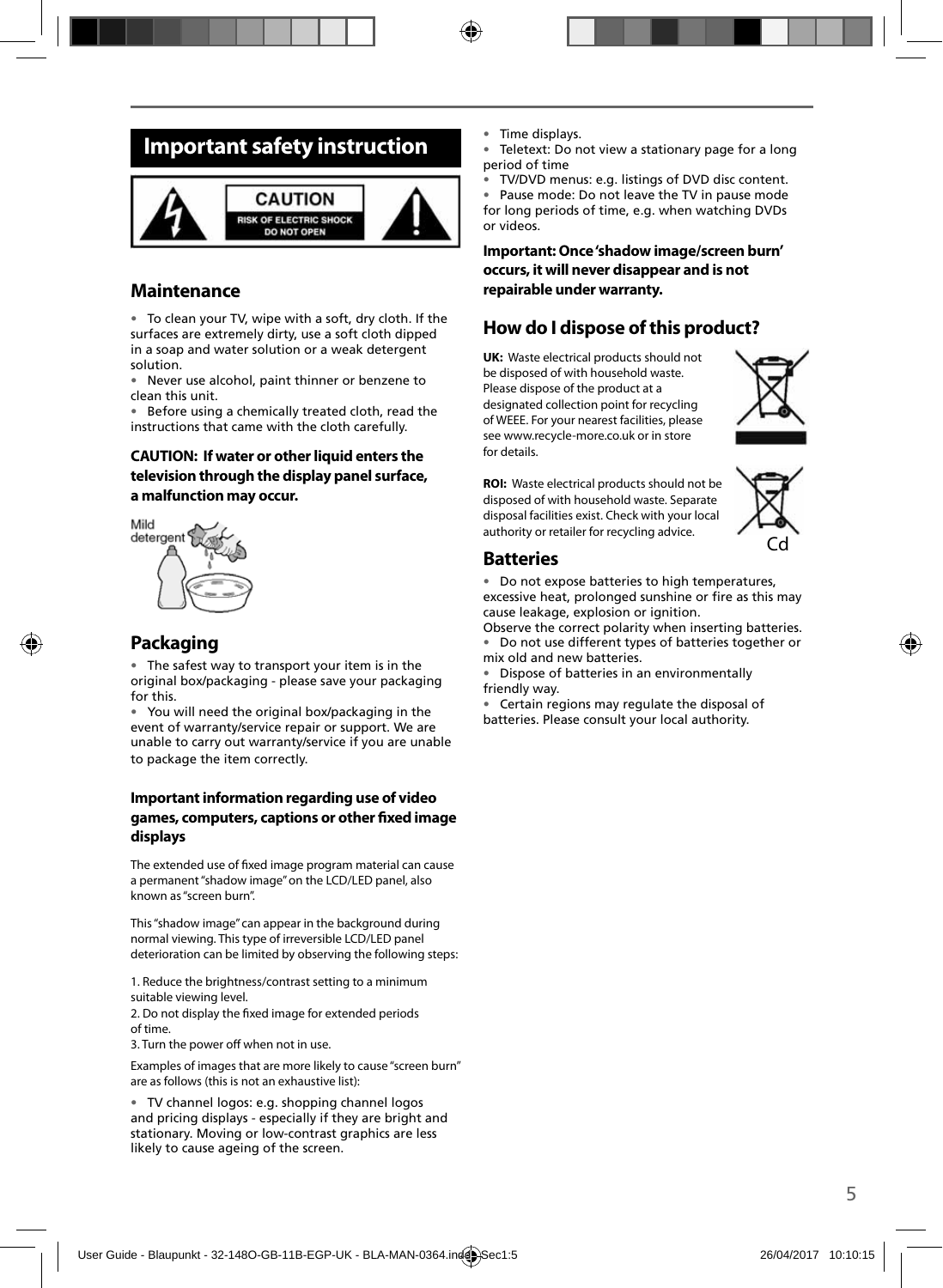### **Trademarks**

### Homr

The terms HDMI and HDMI High-Definition Multimedia Interface, and the HDMI Logo are trademarks or registered trademarks of HDMI Licensing, LLC in the United States and other countries.

#### **HDTV**

The "HD TV" Logo is a trademark of DIGITALEUROPE.

#### **DVB**

The DVB logo is the registered trademark of the Digital Video Broadcasting (DVB) project.



JBL is trademark of HARMAN International Industries, Incorporated, registered in the United States and/or other countries.



Manufactured under license from Dolby Laboratories. Dolby, Dolby Audio and the double-D symbol are trademarks of Dolby Laboratories.

#### **FREEVIEW HD**

The FREEVIEW HD words and logos are trade marks of DTV Services LTD. © DTV Services Ltd.

#### **SAORVIEW**

SAORVIEW is a registered trademark owned by RTÉ.



For DTS patents, see http://patents.dts.com. Manufactured under license from DTS Licensing Limited. DTS, the Symbol, & DTS and the Symbol together are registered trademarks. DTS TruSurround is a trademark of DTS, Inc. © DTS, Inc. All Rights Reserved.

#### **CE Statement:**

Hereby, Universal Media Corporation l.t.d. declares that this LED TV is in compliance with the essential requirements and other relevant provisions of Directive 1999/5/EC.

**CAUTION:**

CLASS 1<br>LASER PRODUCT

This caution label is located on the rear panel of the unit

THIS UNIT IS A CLASS 1 LASER PRODUCT. THIS UNIT USES A VISIBLE LASER BEAM WHICH COULD CAUSE HAZARDOUS RADIATION EXPOSURE IF DIRECTED. BE SURE TO OPERATE THE PLAYER CORRECTLY AS INSTRUCTED. WHEN THIS UNIT IS PLUGGED INTO THE WALL OUTLET, DO NOT PLACE YOUR EYES CLOSE TO THE OPENINGS TO LOOK INTO THE INSIDE OF THIS UNIT. USE OF CONTROLS OR ADJUSTMENTS OR PERFORMANCE OF PROCEDURES OTHER THAN THOSE SPECIFIED HEREIN MAY RESULT IN HAZARDOUS RADIATION EXPOSURE.

DO NOT OPEN COVERS AND DO NOT REPAIR YOURSELF. REFER SERVICING TO QUALIFIED PERSONNEL.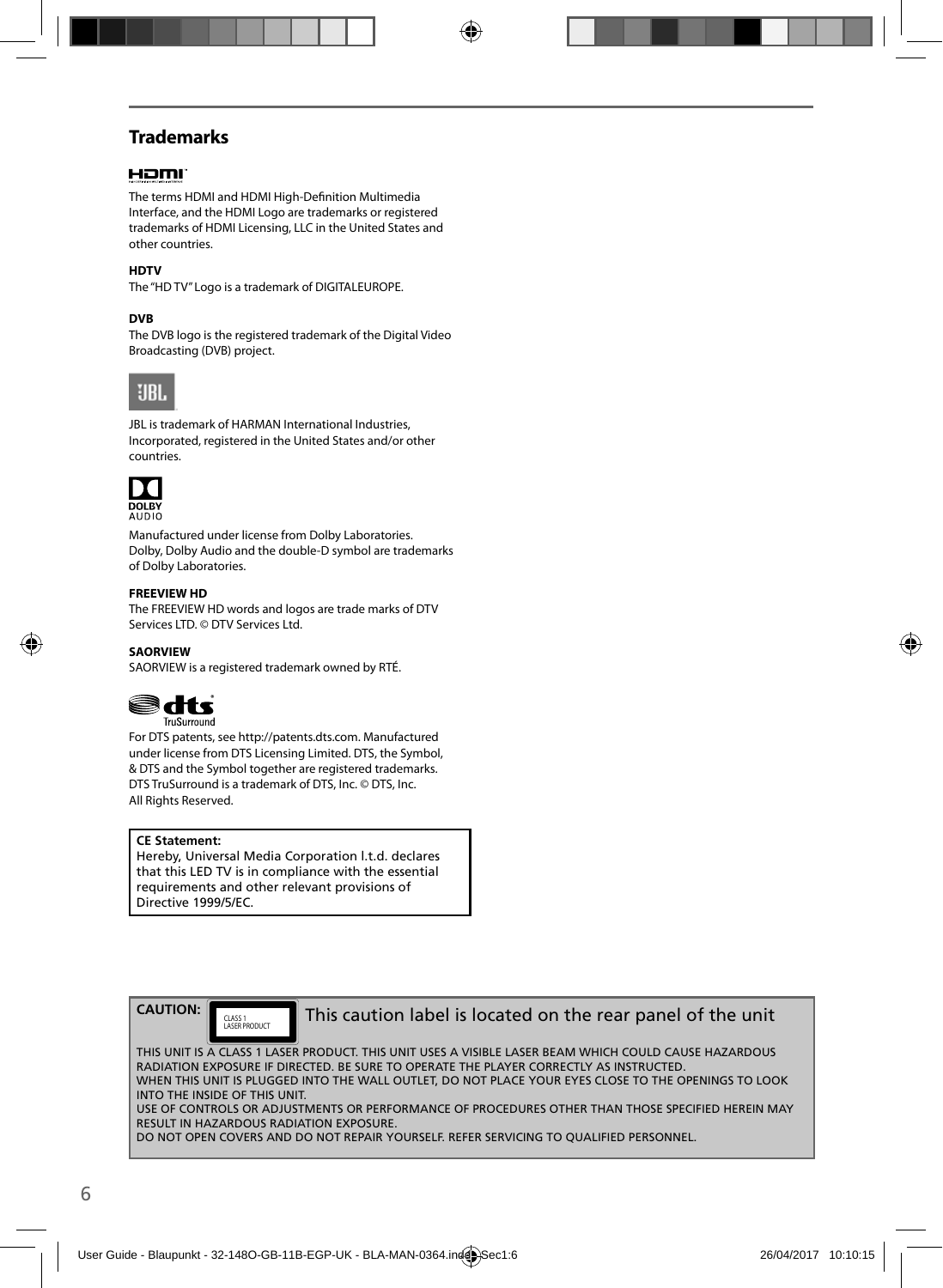# **CONTENTS**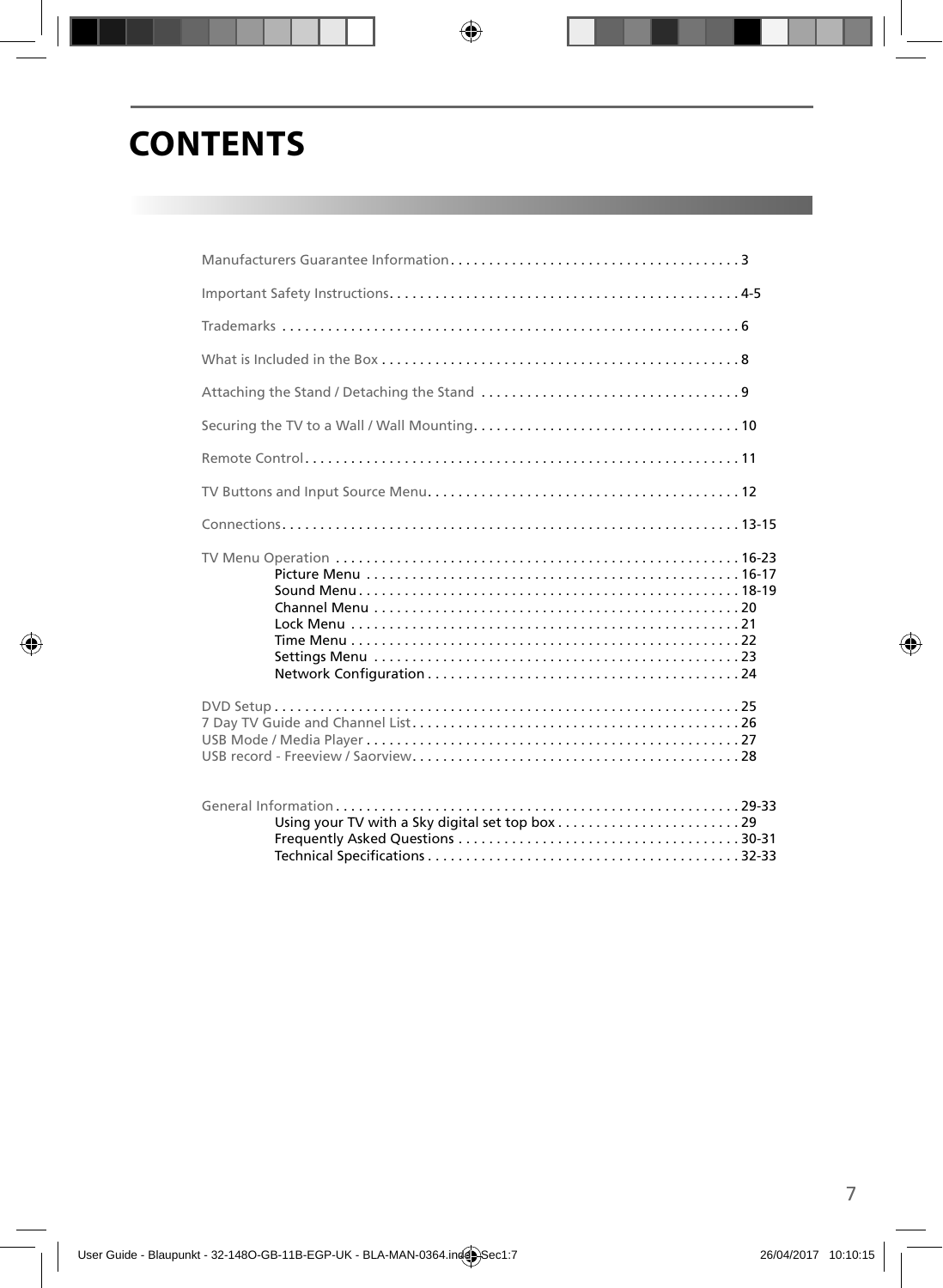# **WHAT IS INCLUDED IN THE BOX**

Accessories

Included with this TV are the following accessories

1 x User Guide



1 x Quick Start Guide 2 x AAA Batteries

Quick Start Guide

1 x TV



1 x RF Cable



1 x Remote Control





1 x Stand installation pack



Please save your box/packaging as you will need this in the event of warranty/service repair or support. We are unable to carry out warranty/service if you are unable to package it correctly. The safest way to package your item in the event of warranty/service repair is in it's original box/packaging.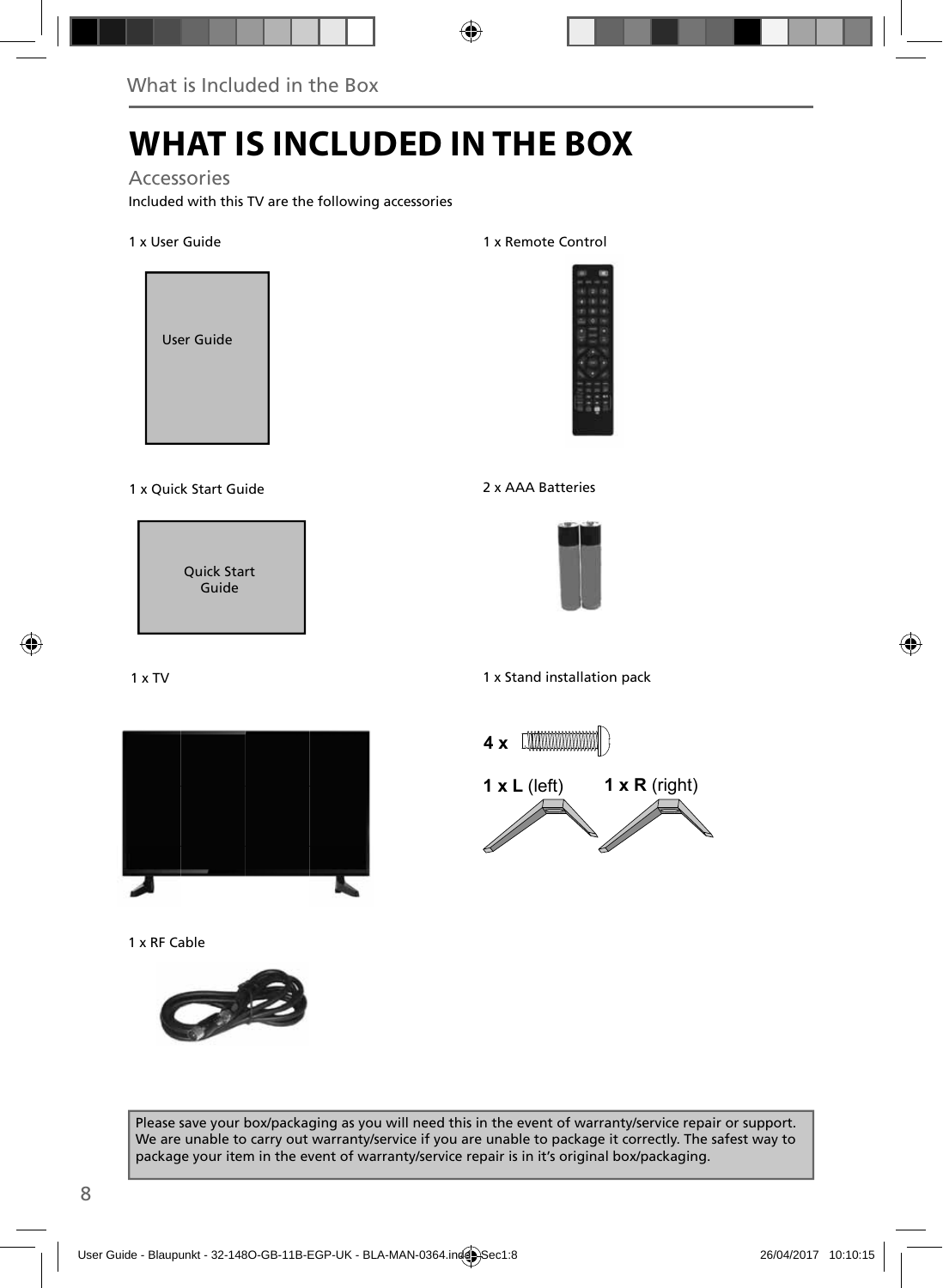# **ATTACHING THE STAND**

Attaching the stand feet

Screws that are included. To complete the stand feet installation you will require a cross head screw driver.

### **4 x**



**(fig.1)** Place the TV set on a flat and clean surface with the panel facing downwards to avoid damage, then fix the stand feet shown.

**(fig.2)** When the stand feet are installed correctly the stand feet will be longest at the front of the TV and shortest at the back with the feet pointing away from each other.

(fig.3) When the stand feet are in the correct position, secure the stand feet to the underside of the TV set using the 4 screws provided.

### Detaching the stand

Remove the screws highlighted then remove the stand feet from the underside of the TV set.

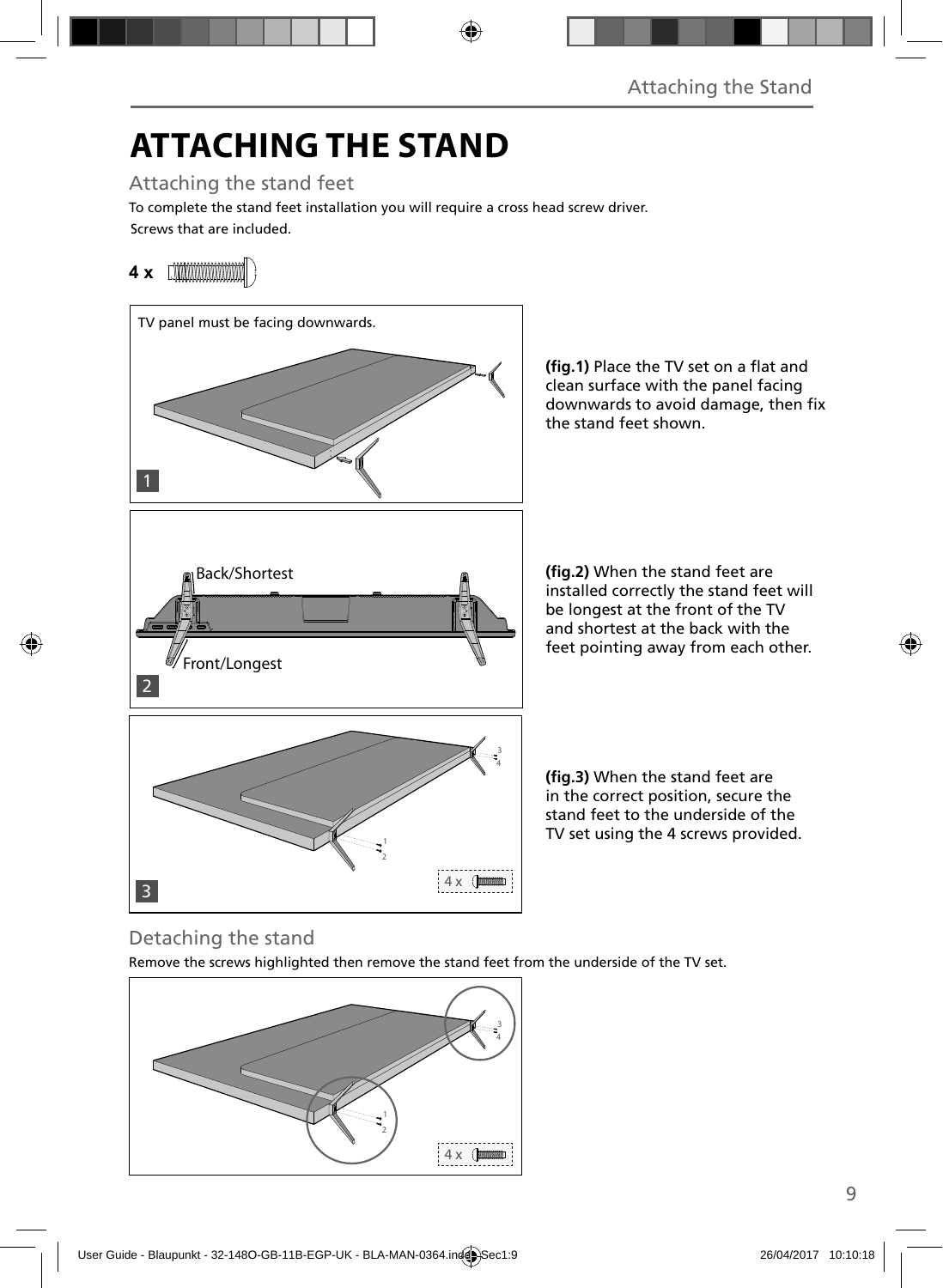# **SECURING THE TV TO A WALL**

### Securing the TV to a wall with anti-tip straps

For maximum security in the home, when using a TV with its stand, anti-tip straps should be fitted. These are available from supermarket websites and other websites and are an easy, inexpensive and effective way of ensuring your TV stays safely upright. Straps are designed to be attached to the rear of the TV and then tethered to the wall or the furniture the TV is stood on, these are fitted as follows.

**A)** Using one or both of the top wall-mounting holes and screws fasten one end of the fastening cord/s to the TV. (the screws are already supplied in the wall mounting holes)



**B)** Secure the other end of the fastening cord/s to your wall. (you will need screws/fixings suitable for your wall type - available separately from most DIY stores).



Note - Please ensure that children do not climb on the TV set.

The Royal Society for the Prevention of Accidents is urging people to take care with flat-screen televisions. RoSPA stated in 2010 that "Toddlers are particularly at risk of pulling flat-screen televisions on to themselves. They are unsteady on their feet and are attracted by colourful television images." The risk is increased as televisions become lighter.

### Wall mounting

IMPORTANT - Before drilling any holes in the wall ensure you are not drilling where there could be any electrical wires, water or gas pipes.



1) Remove the four screws located at the back of the TV set.

2) The wall mount can now be easily attached to the mounting holes, located on the back of the TV, using the same four screws removed.

For VESA wall mounting information please refer to the Technical Specification page.

For optimum viewing, if wall mounting the TV higher than eye level, the TV should be tilted downwards so that the TV's screen is 'face on'. See fig 1 and 2.



Important – If wall mounting this TV, only use the screws already provided in the wall mounting holes. Using other screws which are longer could cause irreparable damage to internal parts. When using a wall bracket, please ensure the screws in the back of the TV set are not over tightened.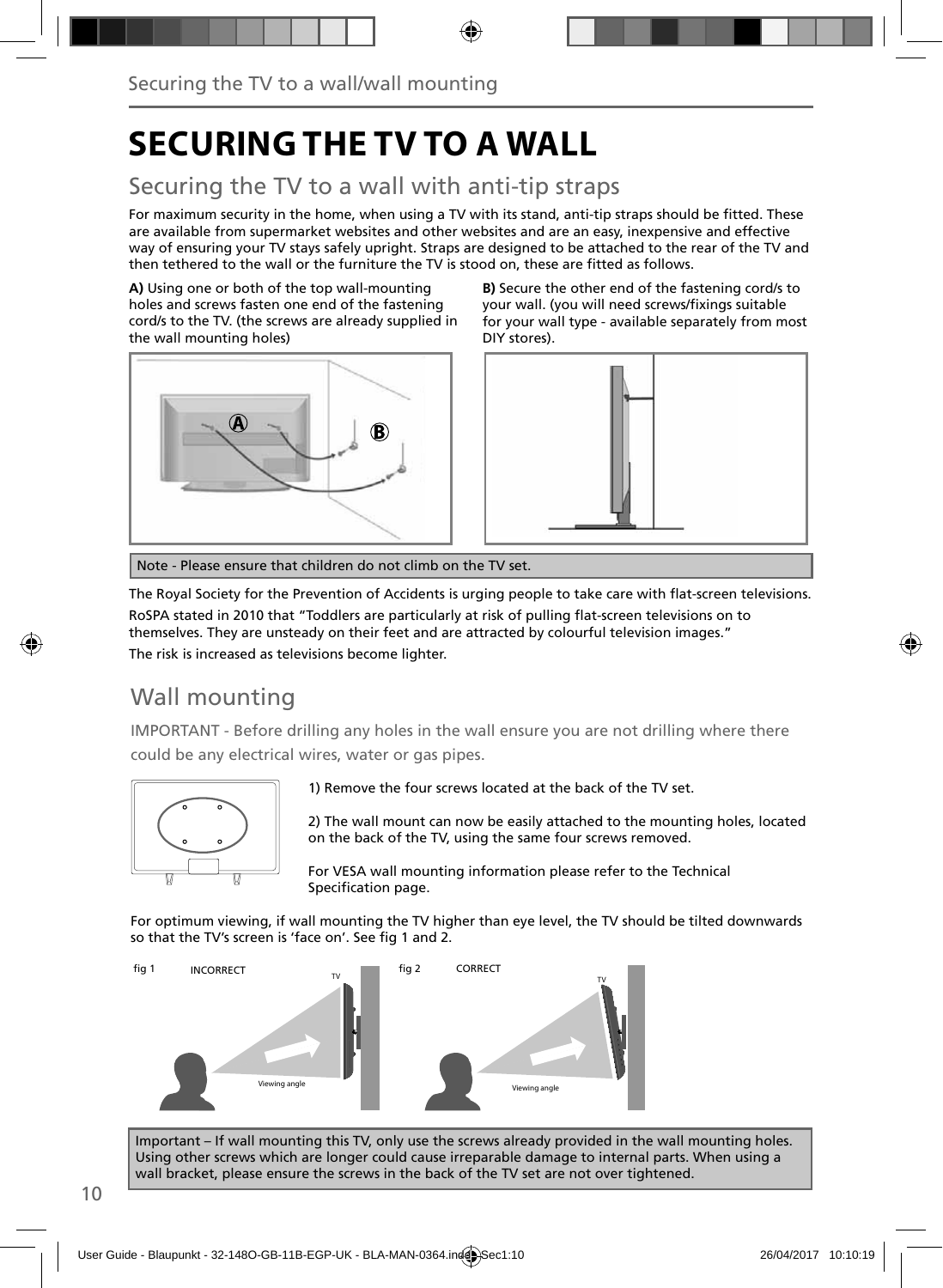## **REMOTE CONTROL**

|                   | STANDBY - Switch on TV when in standby or vice versa                                                                      |  |
|-------------------|---------------------------------------------------------------------------------------------------------------------------|--|
|                   | MUTE - Mute the sound or vice versa<br>DTV - Switch to Freeview source                                                    |  |
|                   | RADIO - Switch to radio whilst in Freeview source                                                                         |  |
|                   | USB - Switch to USB source                                                                                                |  |
|                   | <b>O</b> DVD - Switch to DVD source                                                                                       |  |
| $\overline{2}$    | NUMBER BUTTONS - 0 - 9 to select a TV channel directly.                                                                   |  |
|                   | TV GUIDE - Opens the 7 Day TV Guide (Freeview mode)                                                                       |  |
|                   | $\mathbb{C}$ - To return to the previous channel viewed                                                                   |  |
|                   | VOL $(+/-)$ - To increase / decrease the sound level                                                                      |  |
| $\vert 3 \rangle$ | P.MODE - Scrolls through picture mode options                                                                             |  |
|                   | S.MODE - Scrolls through sound mode options                                                                               |  |
|                   | FAV - To display favourites menu<br>$CH (+/-)$ - To increase or decrease the channel being watched                        |  |
|                   | MENU - To display OSD menu                                                                                                |  |
|                   | EXIT - To exit all menus                                                                                                  |  |
|                   | (A/V/4/M/OK) - Allows you to navigate the on-screen menus                                                                 |  |
|                   | and adjust the system settings to your preference<br>SOURCE - To display the input/source menu                            |  |
|                   | INFO - Press once for now/next channel information                                                                        |  |
|                   | Press twice for programme information about current                                                                       |  |
|                   | programme                                                                                                                 |  |
|                   | ASPECT - To switch the screen between the different picture                                                               |  |
| $\vert 4 \rangle$ | formats                                                                                                                   |  |
|                   | SLEEP - Press repeatedly to cycle through the sleep options                                                               |  |
|                   | AUDIO - To change the audio language (if available)<br>SUBTITLE - To switch the dialogue at the bottom of the screen      |  |
|                   | (on/off)                                                                                                                  |  |
|                   | TEXT - To enter/exit Text                                                                                                 |  |
|                   | TEXT HOLD - Teletext mode - Hold current page which is<br>displayed (Analogue TV)                                         |  |
|                   | DISPLAY - To switch off the screen when listening to radio                                                                |  |
|                   | TEXT/DVD ZOOM - Zoom function for Teletext and DVD                                                                        |  |
|                   | DVD MENU/RECORD - Access the DVD root menu and USB                                                                        |  |
|                   | record function<br>- To restart the current chapter                                                                       |  |
|                   | ⋒<br>$\widetilde{m}$ - To advance forward to the next chapter                                                             |  |
|                   | $\odot$ - To stop the playback/Eject Disc                                                                                 |  |
| ⊡⊙⊳               | (To EJECT the disc press/hold the ■/▲ button for 4 seconds)                                                               |  |
|                   | $\left( \mathbf{A} \right)$ - To play in fast rewind mode                                                                 |  |
|                   | - To play in fast forward mode                                                                                            |  |
|                   | - To play/pause                                                                                                           |  |
|                   | DVD SETUP/REC LIST - Opens up DVD Menu or Opens the list                                                                  |  |
|                   | of what has been previously recorded                                                                                      |  |
|                   | $\Box$ $\odot$ $\odot$ GOTO - To go to a specific chapter<br>A-B - Press once to set point, press a second time to return |  |
|                   | to point                                                                                                                  |  |
|                   | ANGLE - Select different angle of DVD                                                                                     |  |
|                   | □ ⓒ > REPEAT - To repeat playback                                                                                         |  |
|                   |                                                                                                                           |  |
|                   |                                                                                                                           |  |
| ď                 | For Models with Integrated DVD players                                                                                    |  |
|                   | For Models with PVR Function                                                                                              |  |
|                   |                                                                                                                           |  |

For Models with USB Playback



11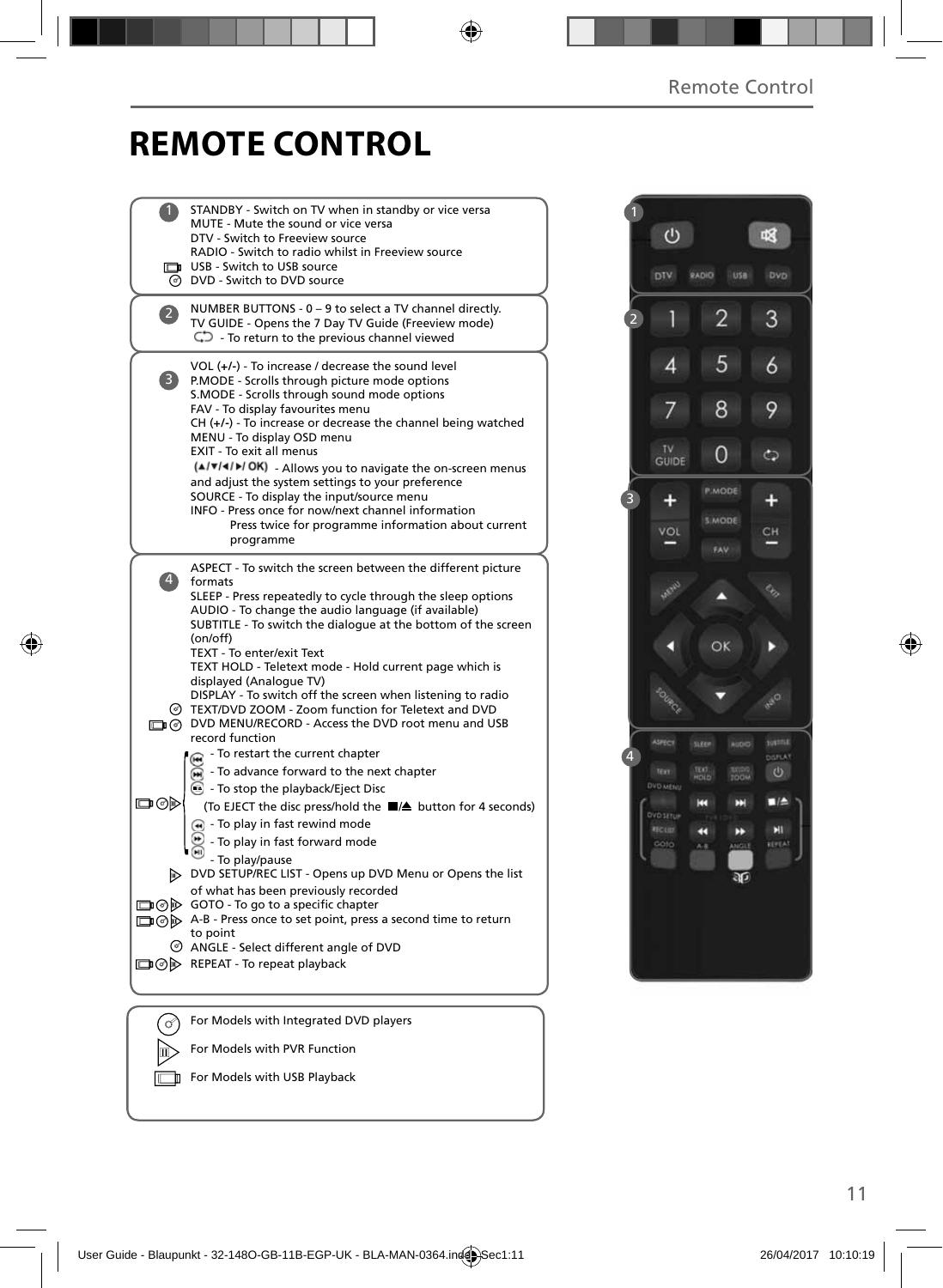# **TV BUTTONS AND INPUT SOURCE MENU**

| STANDBY SOURCE<br>CH-<br>CH+<br>VOL-<br>MENU<br>VOL+<br>$\overline{4}$<br>6<br>3 |
|----------------------------------------------------------------------------------|
| <b>Standby Power On/Off</b>                                                      |
| Displays the input source menu                                                   |
| Displays Menu/OSD                                                                |
| Programme/Channel down and menu down                                             |
| Programme/Channel up and menu up                                                 |
| Volume down and menu left<br>6                                                   |
| Volume up and menu right                                                         |

# Choosing Mode Input/Source

To switch between the different input/ connections.

For further information on input/connections please view 'Connections' pages.

A) Using the buttons on the remote control:

1) Press [SOURCE] - The source menu will appear. 2) Press  $[V]$  or  $[\Lambda]$  to select the input you require. 3) Press [OK].

B) Using the buttons on the Television:

1) Press [SOURCE]. 2) Scroll up / down using CH+/ CH- buttons to the input/source you require. 3) Press Vol+ to change input/source to the one selected.



Example of Source menu depending on the TV model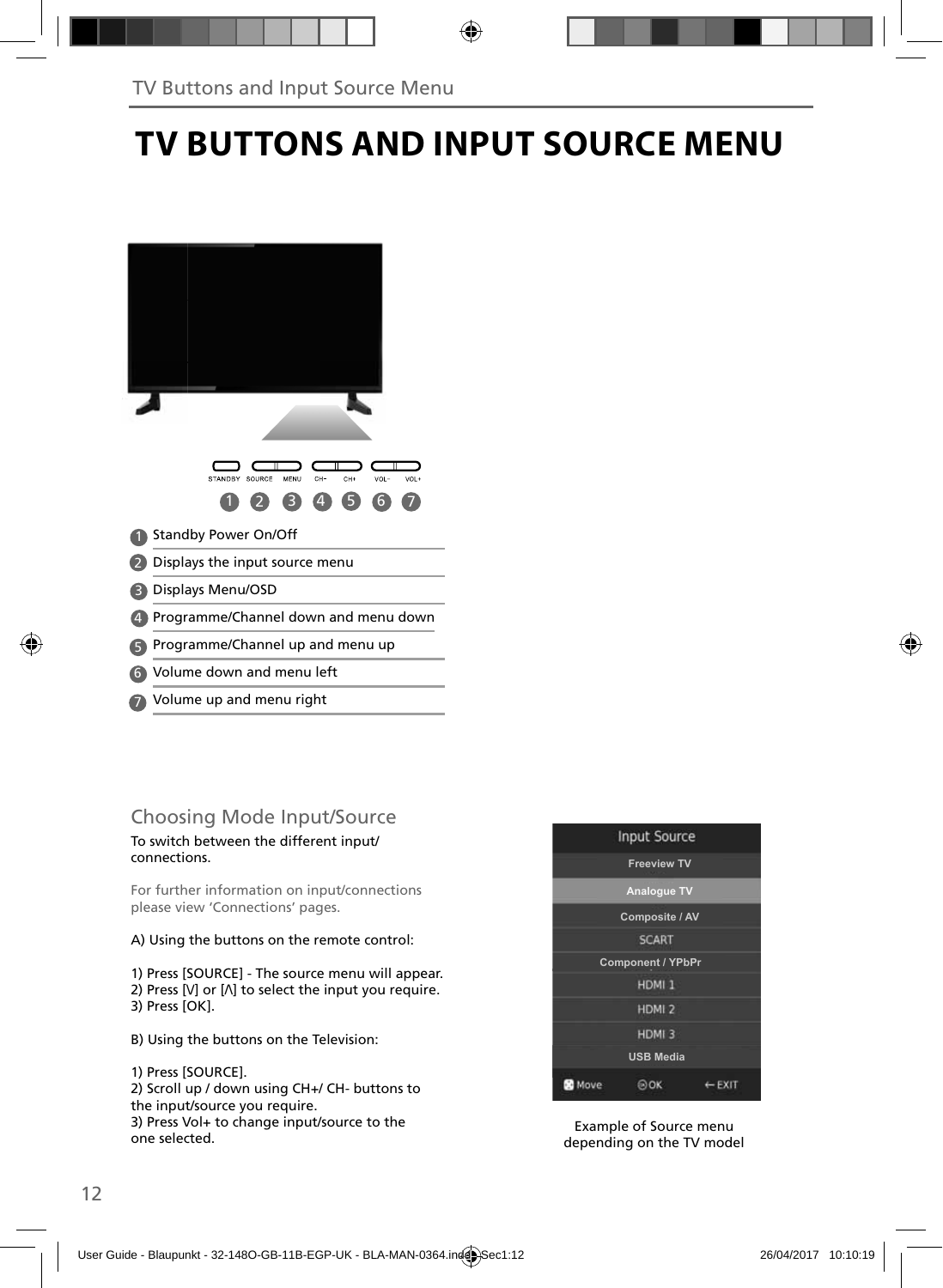# **CONNECTIONS**



| o<br>$\Omega$<br><b>EARPHONE</b> | LAN | Digital Audio<br>Output | aann<br>SCART | HDM <sub>1</sub> | HDM 2 | ര<br>RF N |  |
|----------------------------------|-----|-------------------------|---------------|------------------|-------|-----------|--|
| ≔                                |     |                         |               |                  |       |           |  |

| HDM <sub>3</sub><br>н | <b>USB</b> |                         | VIDEO | $\mathbb{R}$ |   | Y      | Pb     | Pr     |  |
|-----------------------|------------|-------------------------|-------|--------------|---|--------|--------|--------|--|
|                       |            | t r<br><b>CICARD IN</b> | O     | O            | 0 | ◚<br>u | ◚<br>v | ◚<br>◡ |  |

|   | Earphones         | Earphone Input       |
|---|-------------------|----------------------|
| B | LAN*              | Network Connection   |
|   | Digital Audio     | Digital Audio output |
|   | <b>SCART</b>      | <b>SCART</b> input   |
| Е | HDMI 1 (ARC)      | <b>HDMI</b> input    |
|   | HDMI <sub>2</sub> | <b>HDMI</b> input    |
|   | <b>RFIN</b>       | RF / TV Aerial Input |

| HDMI3      | <b>HDMI</b> input                                            |
|------------|--------------------------------------------------------------|
| 2 x USB    | USB port                                                     |
| CI CARD IN | Common Interface module                                      |
| Video      | Video Input                                                  |
| R/L        | R/L Audio shared for Video/Composite<br>and component/ YPbPr |
| YPhPr      | HD input (Ypbpr)                                             |

\*The LAN/Ethernet port is used for Freeview HD services only.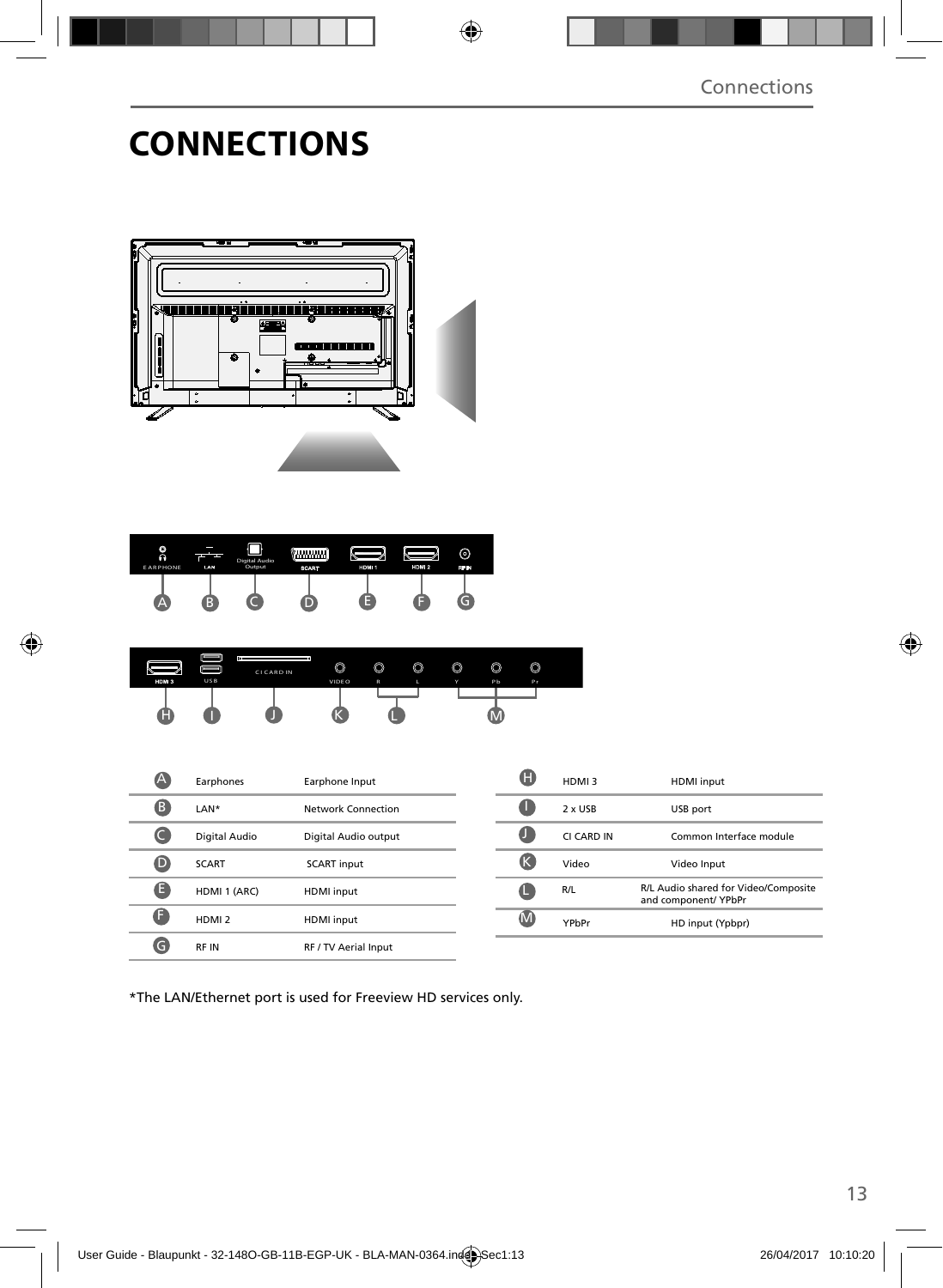# **CONNECTIONS**

Note: Connecting cables are shown for example only and may not be included. Please check 'What Is Included In The Box' page.

### Connecting to a device with Composite AV/Video output

TV Source should be set to Composite/AV



### Connecting to a device with SCART output

TV source should be set to SCART



### Connecting to a device with HDMI output

A HDMI cable can output both video and audio and enables you to enjoy digital-quality video and audio with minimal loss of quality.

TV Source should be set to the corresponding HDMI port (HDMI 1, HDMI 2 etc)

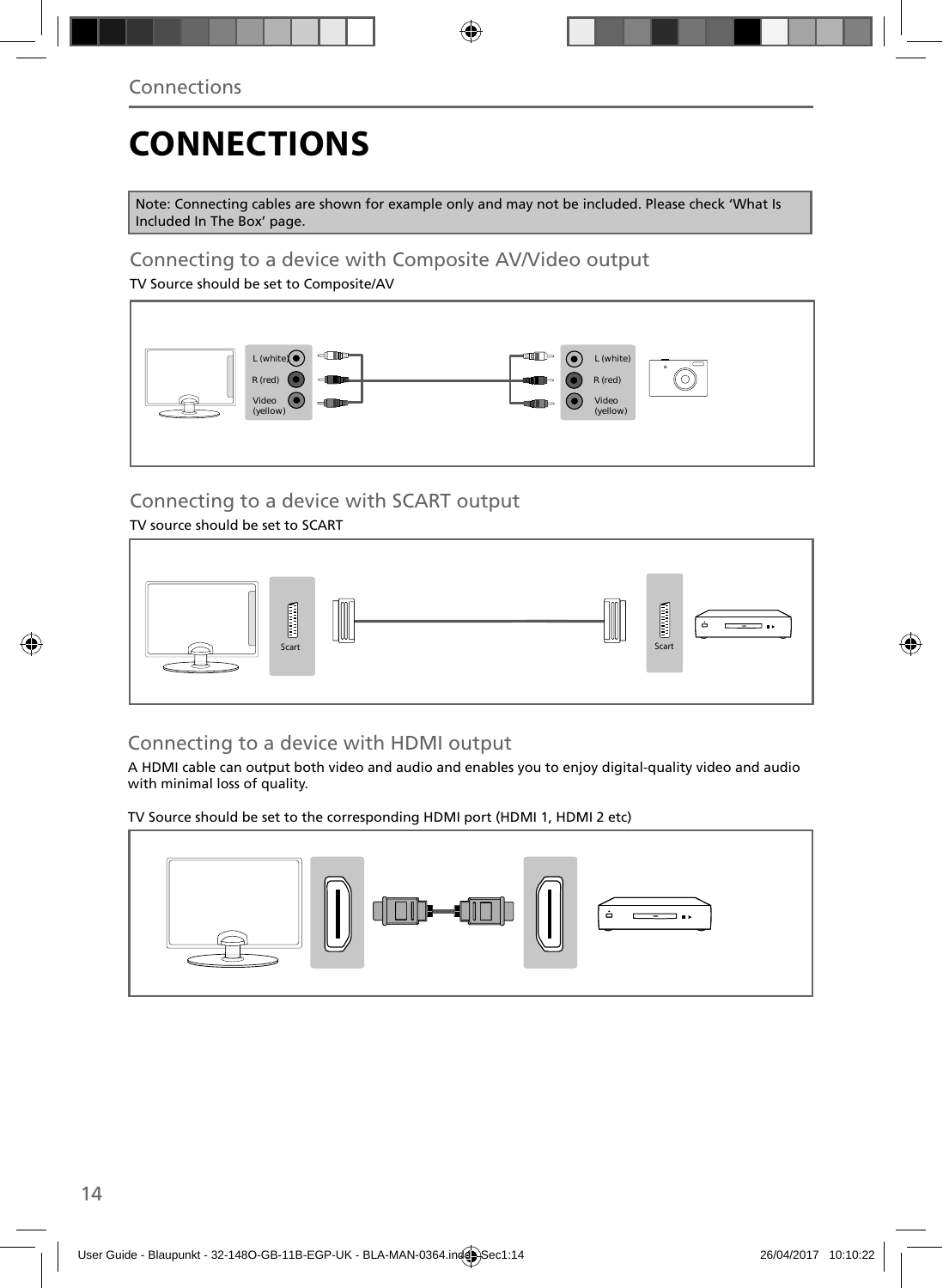# **CONNECTIONS**

### Connecting to a device with Component/YPbPr output

If you are supplied with a cable from the device which has RED, GREEN, BLUE, RED & WHITE connectors you must connect via Component (for picture) and by phono cable (for sound).

TV Source should be set to Component/YPbPr



### Connecting to an external audio device (Amplifiers, Surround Sound, Sound Bars etc)

When connecting via the TV's 3.5mm Earphone output, this will disable the TV speakers.

There are two options when connecting a device via the 3.5mm Earphone Output and the Digital Optical Audio Output



### Connecting an Ethernet/Network cable

The Ethernet port is used only for Freeview HD services only.

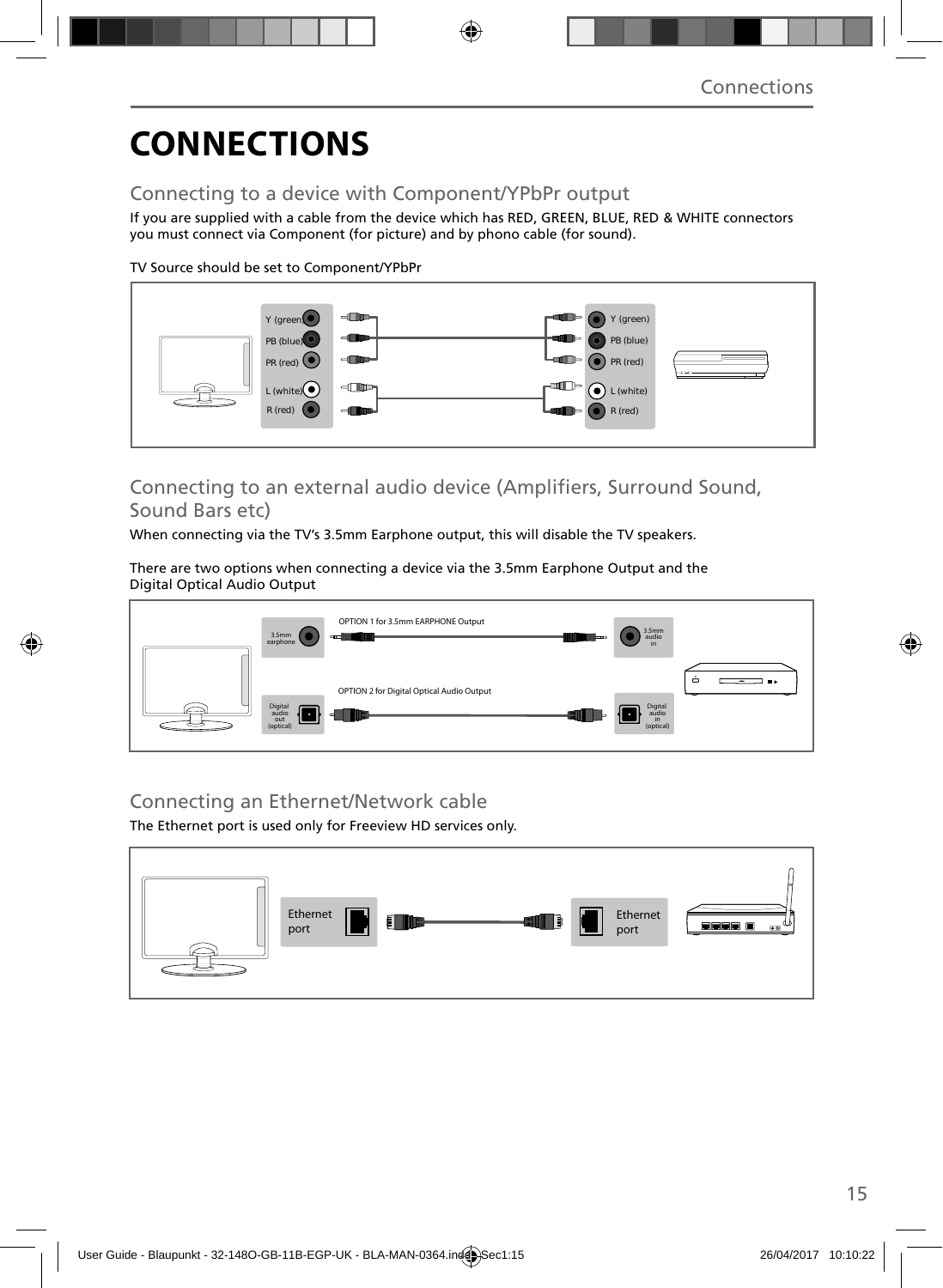### **PICTURE MENU**

|                      | <b>PICTURE</b>      |        |
|----------------------|---------------------|--------|
|                      | <b>Picture Mode</b> |        |
| <b><i>Parmak</i></b> | Economy             | Dysami |
|                      | Contrast            |        |
|                      | ٠                   |        |
|                      | Brightness          |        |
|                      | m                   |        |
|                      | Colour              |        |
|                      | ۰                   |        |
|                      | Sharpness           |        |
|                      | ٠                   |        |
| (C) Move             | <b>CoAsur</b>       |        |
| OK Tered             | <b>SKY Exit</b>     |        |



To access this menu, press [MENU] button on the remote control. To select a sub menu press [OK]

If you wish to make changes to any of the default settings, use the scroll  $\Box \blacktriangledown \blacktriangleright \blacktriangleleft$  buttons. To confirm any settings press [OK] button. To exit this menu at anytime, press [EXIT] button.

| Dynamic                                             | Recommended settings for fast moving pictures              |  |  |
|-----------------------------------------------------|------------------------------------------------------------|--|--|
| Standard                                            | <b>Standard settings</b>                                   |  |  |
| Mild<br>Set to be lighter in colour and less bright |                                                            |  |  |
| Personal                                            | Lets you manually alter all the settings                   |  |  |
| Economy                                             | Power saving mode which reduces the energy used by up to   |  |  |
|                                                     | 25% (by reducing the power to the LED/LCD panel).          |  |  |
|                                                     | In Economy mode, the TV will switch itself to Standby mode |  |  |
|                                                     | after 3-5 hours in the event that the TV buttons or remote |  |  |
|                                                     | control buttons are not pressed (change the picture mode   |  |  |
|                                                     | to another setting to de-activate this function)           |  |  |
|                                                     |                                                            |  |  |

**Picture Mode** - Choose from the following presets:

You can make the following adjustments in **Personal** mode:

Contrast - Switch the balance between black and white.

Brightness - Increase or decrease the brightness of the picture.

Colour - Increases the colour from black and white.

Tint - Lets you increase or decrease the level of tint within the picture

(only available for NTSC source signal).

Sharpness - Increase or decrease the sharpness of the picture.

**Colour Temperature** Choose from the following presets:

| Normal | Default settings                  |
|--------|-----------------------------------|
| Warm   | Increases red within the picture  |
| Cold   | Increases blue within the picture |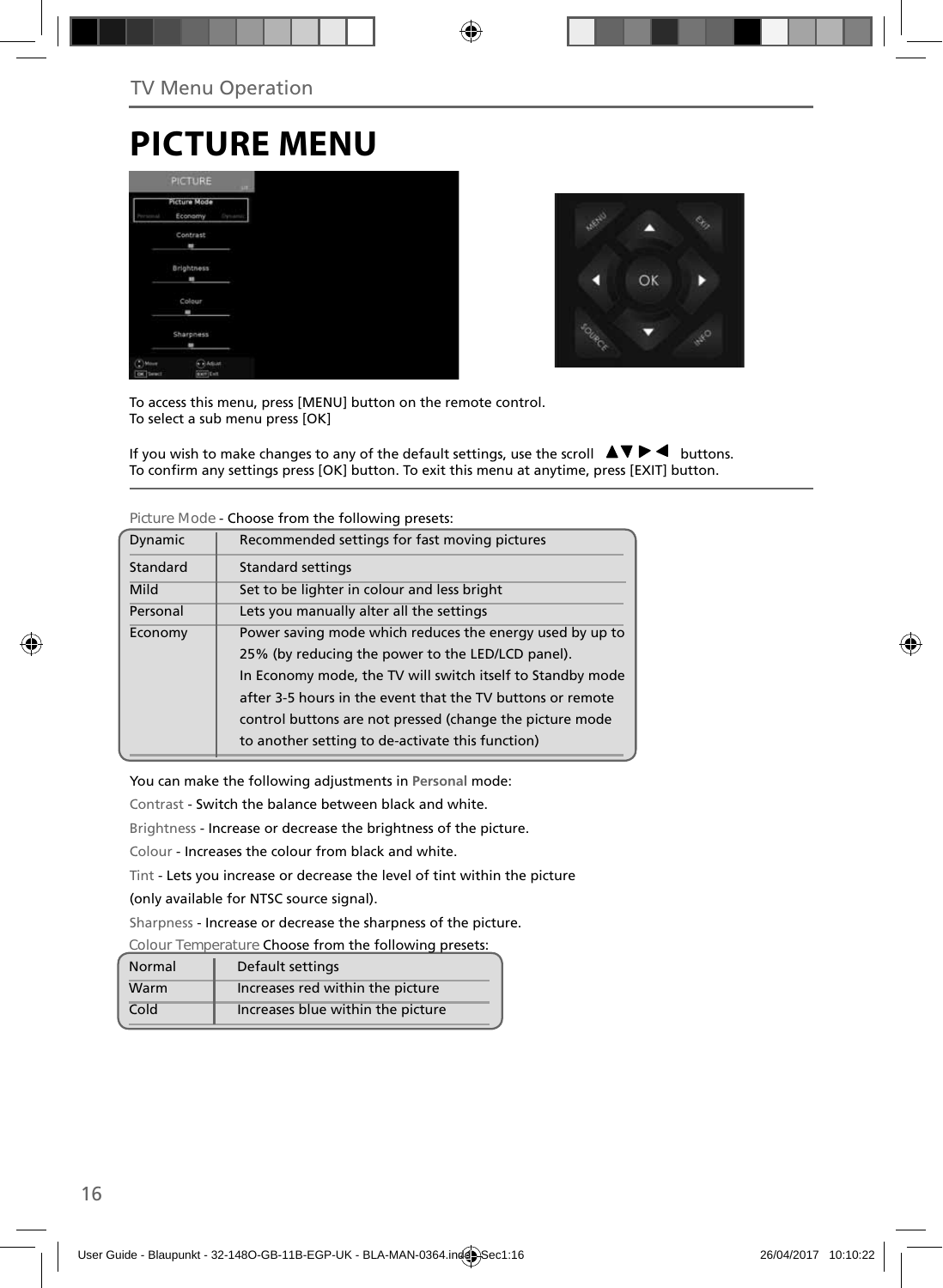# **PICTURE MENU**

|                                         | <b>PICTURE</b>                 | <b>COLL</b> |
|-----------------------------------------|--------------------------------|-------------|
| Personal                                | <b>Picture Mode</b><br>Economy | Dynamic     |
|                                         | Contrast<br>٠                  |             |
|                                         | <b>Brightness</b><br>m         |             |
|                                         | Colour<br>ı                    |             |
|                                         | Sharpness<br>٠                 |             |
| $\mathbb{C}^{\mathsf{Mon}}$<br>OK Tered | <b>CAASUS</b><br>dorf Est      |             |



#### Aspect Ratio - Within the UK the picture format varies depending on the channel/broadcast. There are a

#### number of different options to best meet your needs

#### Auto

Automatically displays the best picture format so the picture is in the correct position. Black lines may appear at the top/bottom and/or sides.

#### Original

Will display the picture from the broadcaster without any change, only available in HDMI input source.

#### Full Screen



Displays a picture in the full screen mode with out overscan. 16:9 signal will be displayed in original proportion. Other picture format will .<br>be stretched to fill the screen.

16:9



Fills the screen with a regular 16:9 signal and 4:3 picture format will be stretched to fill the screen

Zoom1 and Zoom2



The picture is the correct proportion but zoomed in to fill the screen

4:3



Displays the 4:3 picture in its original size. Side bars are shown to fill the 16:9 screen

**Noise Reduction** - Choose from the following presets:

| Off    | Turns noise reduction off  |  |
|--------|----------------------------|--|
| Low    | Minor system adjustment    |  |
| Middle | Medium system adjustments  |  |
| High   | Maximum system adjustments |  |
|        |                            |  |

Active Contrast - Automatically optimises the 'backlight' and 'contrast' of the picture according to the brightness of the screen. Choose one of the following presets: low, middle, high and Off.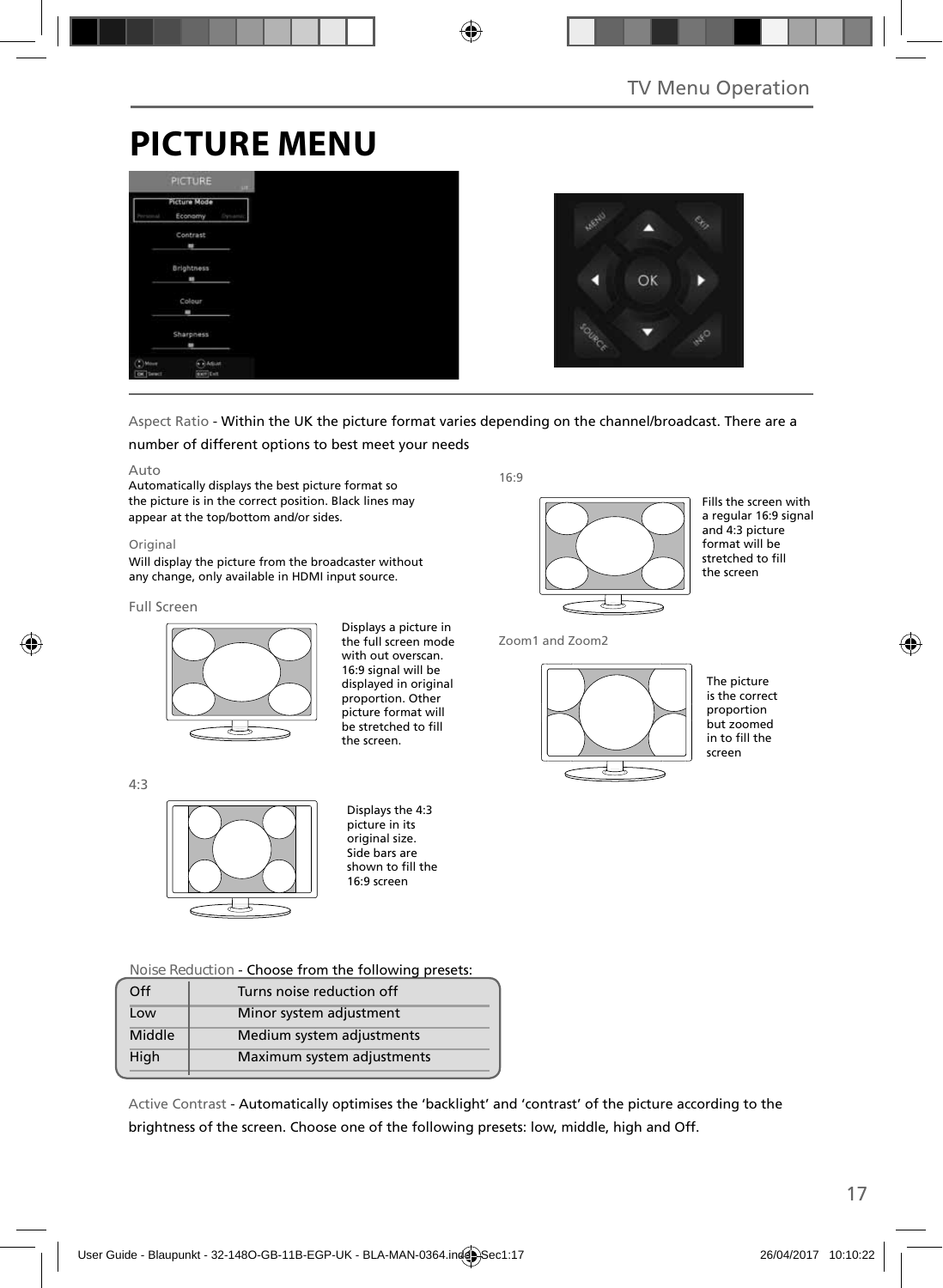# **SOUND MENU**

|                                        | <b>SOUND</b>              |             |
|----------------------------------------|---------------------------|-------------|
|                                        | Sound Mode<br>Standard    | <b>Mary</b> |
|                                        | Treble<br>٠               |             |
|                                        | Bass<br>٠                 |             |
|                                        | Balance<br>٠              |             |
|                                        | Auto Volume Level<br>÷    |             |
| $\binom{n}{k}$ Have<br><b>OK</b> Twent | Adjust<br><b>Earl Cat</b> |             |



To access this menu, press [MENU] button on the remote control and scroll right. To select a sub menu press [OK]

If you wish to make changes to any of the default settings, use the scroll  $\Box \blacktriangledown \blacktriangleright \blacktriangleleft$  buttons. To confirm any settings press [OK] button. To exit this menu at anytime, press [EXIT] button.

**Sound Mode** - Choose from the following presets

| Standard     | Default settings                        |
|--------------|-----------------------------------------|
| <b>Music</b> | Emphasises music over voices            |
| Movie        | Provides live and full sound for movies |
| Sports       | Emphasises sound for sports             |
| Personal     | Selects your personal sound settings    |

Treble - To adjust the amount of high frequency within the sound.

Bass - To adjust the amount of low frequency within the sound.

Balance - To switch the sound between the left and right speakers.

Auto Volume Level (AVL) - When 'on' is selected, the volume will attempt to stay at a constant level

#### regardless of TV programme and advertisements.

DTS TruSurround - Choose from the following options:

| Off         | Off                                                                                |
|-------------|------------------------------------------------------------------------------------|
| TruSurround | TruSurround™ creates an immersive, feature-rich surround sound experience          |
|             | from two speakers, complete with rich bass, high frequency detail and clear dialog |
|             |                                                                                    |



For DTS patents, see http://patents.dts.com. Manufactured under license from DTS Licensing Limited. DTS, the Symbol, & DTS and the Symbol together are registered trademarks. DTS TruSurround is a trademark of DTS, Inc. © DTS, Inc. All Rights Reserved.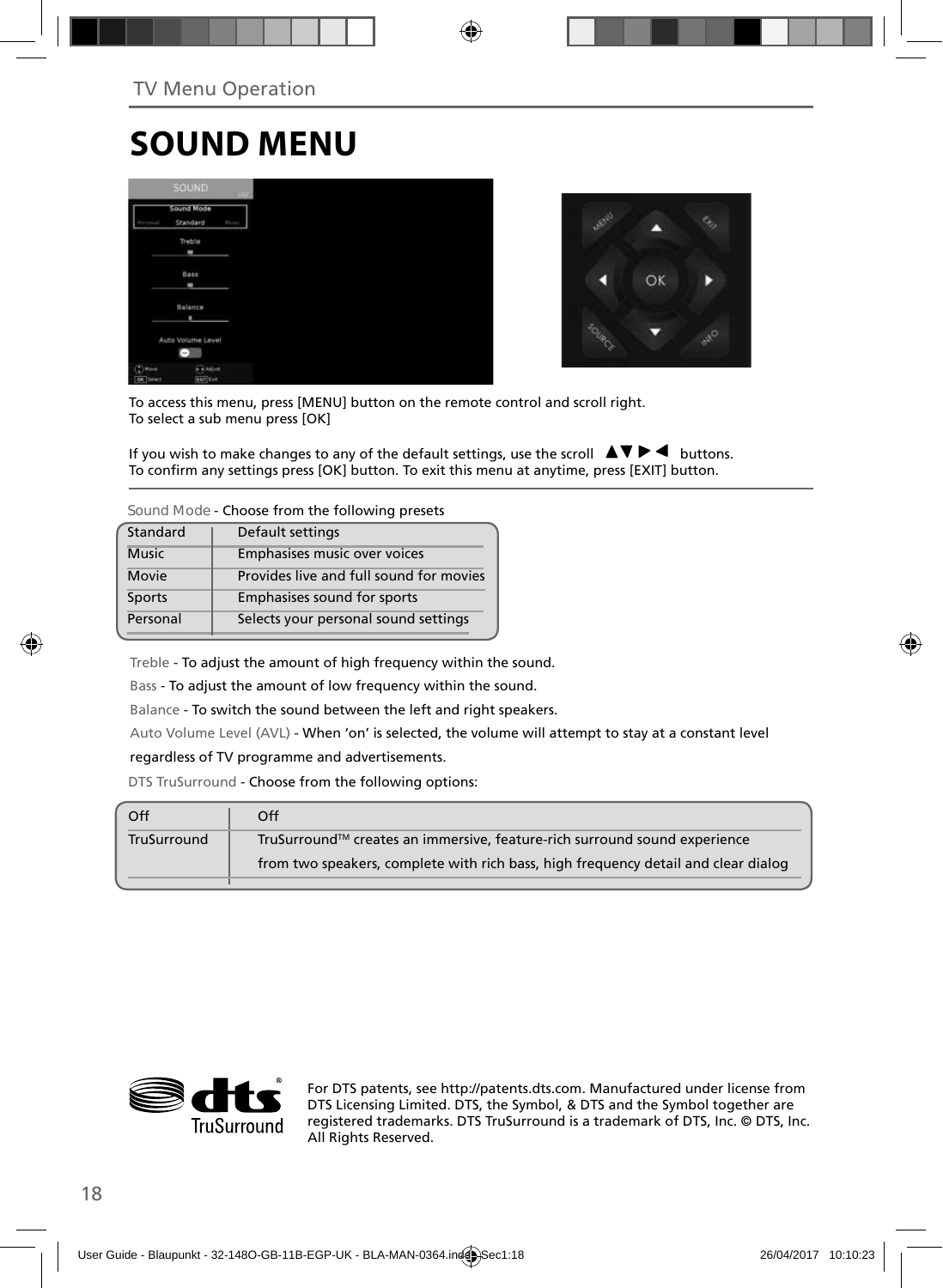# **SOUND MENU**

|                                       | <b>SOUND</b>              |      |
|---------------------------------------|---------------------------|------|
|                                       | Sound Mode<br>Standard    | Nova |
|                                       | Treble<br>٠               |      |
|                                       | Bass<br>۰                 |      |
|                                       | Balance<br>٠              |      |
|                                       | Auto Volume Level         |      |
| г<br><b>Niaue</b><br><b>OK</b>   Seed | <b>Alliant</b><br>earlist |      |



To access this menu, press [MENU] button on the remote control and scroll right. To select a sub menu press [OK]

If you wish to make changes to any of the default settings, use the scroll  $\Box \Box \Box \Box$  buttons. To confirm any settings press [OK] button. To exit this menu at anytime, press [EXIT] button.

|  |  | Digital Output - This is the digital audio output. Choose from the following options: |
|--|--|---------------------------------------------------------------------------------------|
|  |  |                                                                                       |

| Off        | To turn off Digital Output                                                         |
|------------|------------------------------------------------------------------------------------|
| Auto       | Selects the best settings automatically                                            |
| <b>PCM</b> | Select this option if you are connecting to a Stereo Hi-fi via digital audio cable |
|            | (Pulse-code modulation (PCM) is a digital representation of an analogue signal)    |

Audio Description - This allows the user to increase and decrease the AD (Audio Description) volume level. (Audio Description is a service available on certain programmes. It provides a description of what is happening during the selected programme for a person who is visually impaired).

AD Volume - This allows the user to increase and decrease the AD (Audio Description) volume level.

Audio Delay - Enables the user to adjust setting to sync picture and audio.

SPDIF Delay - Enables the user to adjust sound setting to sync picture and audio for external speakers connected via digital audio output.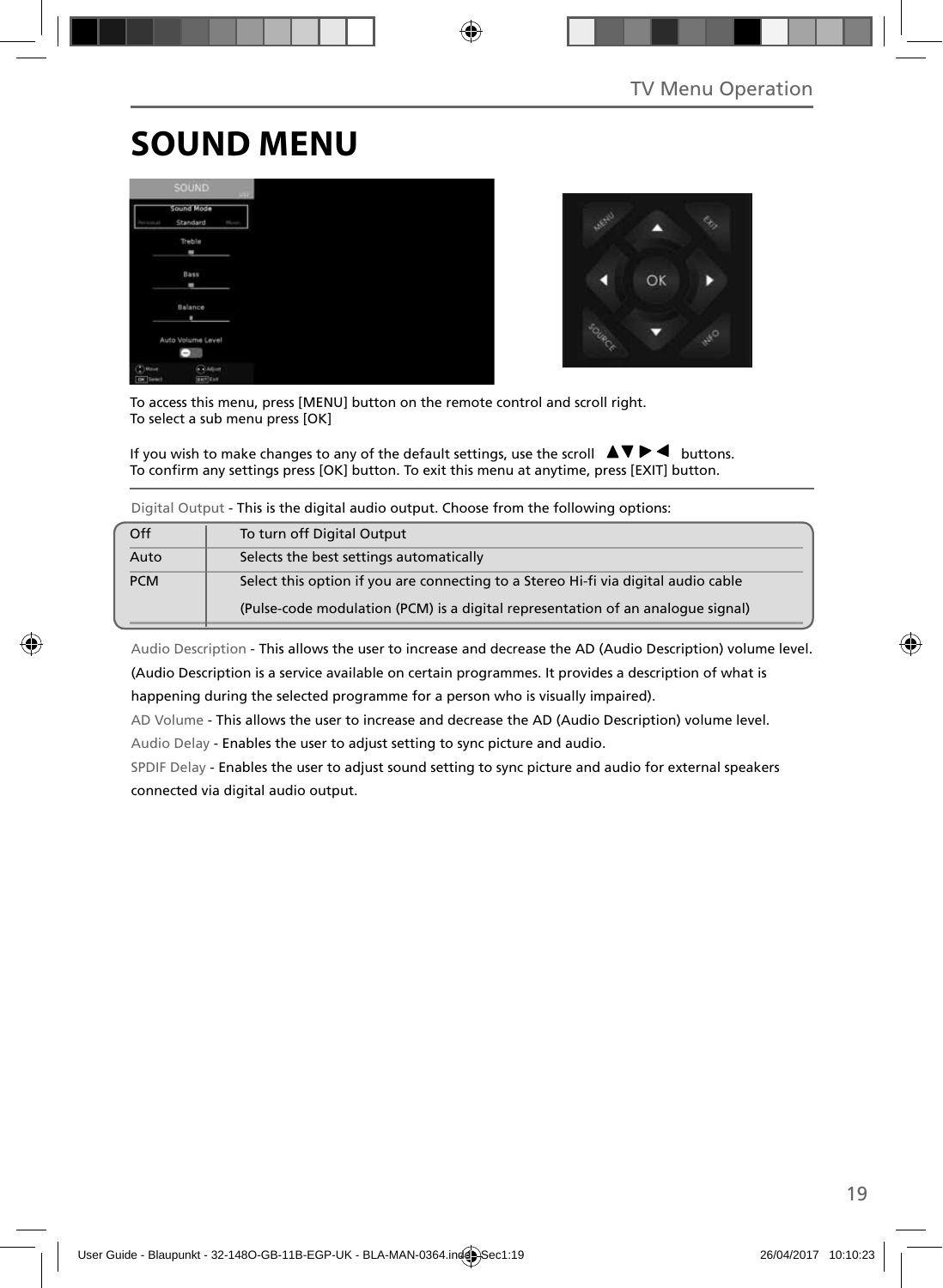### **CHANNEL MENU**





To access this menu, press [MENU] button on the remote control and scroll right. To select a sub menu press [OK]

If you wish to make changes to any of the default settings, use the scroll  $\Box \blacktriangledown \blacktriangleright \blacktriangleleft$  buttons. To confirm any settings press [OK] button. To exit this menu at anytime, press [EXIT] button.

Auto Tuning - Allows you to retune the television for all digital channels, digital radio stations and analogue devices.

Analogue Manual Tuning - Allows you to manually tune your analogue signal.

Freeview Manual Tuning - Allows you to manually tune your digital signal.

Channel Edit - Allows you to delete, move, skip and favourite channels.

| <b>Channel Edit</b>                     |               |
|-----------------------------------------|---------------|
| 1 BBC ONE                               | <b>LIDRAL</b> |
| 2 BBC TWO                               | 1,000         |
| 3 ITV                                   | 1,0741        |
| 4 Channel 4                             | <b>LOTAL</b>  |
| 5 Channel 5                             | 10001         |
| 6 ITV2                                  | 1,000.0       |
| <b>7 BBC THREE</b>                      | <b>LOTV</b>   |
| 9 BBC FOUR                              | <b>LEWIS</b>  |
| 10 ITV3                                 | <b>COTWIL</b> |
| <b>11 PICK</b>                          | <b>COTACC</b> |
| <b>Delete</b><br>Move                   | 图 Skip        |
| Move<br>$\Theta$ OK<br>$v_{\text{Fav}}$ | Menu          |

Important: To receive Freeview channels, in particular Freeview HD channels, you will need a Digital TV aerial and be in a good Freeview coverage area. You can check coverage for your postcode at www.freeview.co.uk

Please note that any Freeview HD channels found during tuning will be placed in channel positions above 100. For example, 101 (BBC1 HD) 102 (BBC2 HD) etc.

Signal Information - Allows you to view signal frequency, signal quality and signal strength.

CI Information - Pay per view services require a "smartcard" to be inserted into the TV. If you subscribe to a pay per view service the provider will issue you with a 'CAM' and a "smartcard". The CAM can then be inserted into the COMMON INTERFACE PORT (CI Card In).

Schedule List - Lists your programme reminders.

Software Update (OAD) - Switch on/off OAD updates.

Tip: If you do not press any buttons for 30 seconds, the menu will automatically exit. You can change the length of time before the menu exits automatically - see 'OSD Timer' in the Time Menu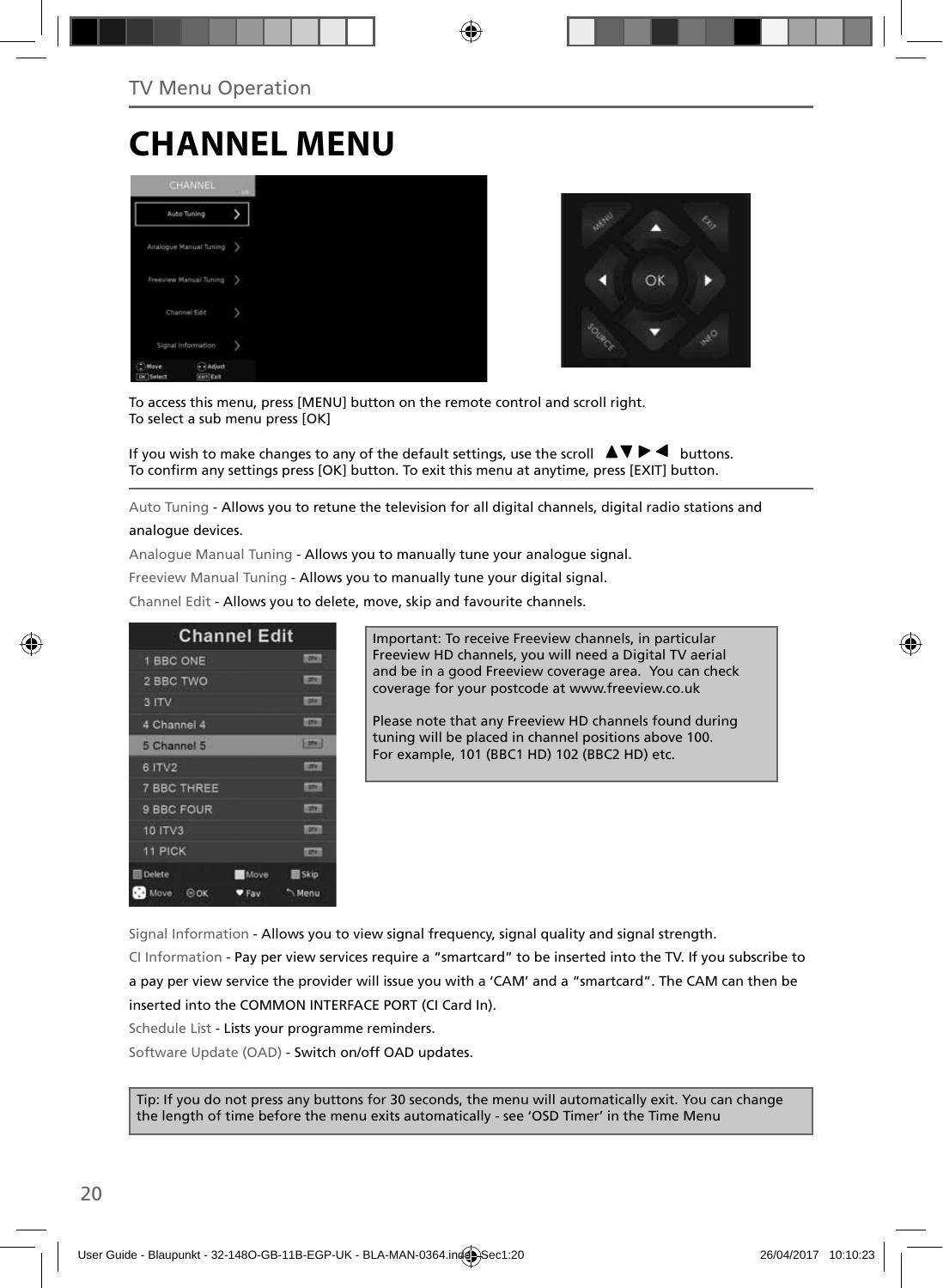# **LOCK MENU**





To access this menu, press [MENU] button on the remote control and scroll right. To select a sub menu press [OK]

If you wish to make changes to any of the default settings, use the scroll  $\blacktriangle \blacktriangledown \blacktriangleright \blacktriangleleft$  buttons. To confirm any settings press [OK] button. To exit this menu at anytime, press [EXIT] button.

System/Hotel Lock - Allows you to lock or unlock the menu. You will be asked to enter a 4 digit password

Use the **◄** button to quit the password input or use the **►** button to clear. Default password is 0000.

Change Password - Allows you to change the password.

Channel Lock - Allows you to lock certain channels manually.

Parental Guidance - Allows you to set the rating to block certain content based on age information.

TV Button Lock - Allows you to lock the buttons on the side of the TV set.

Default Source - Allows the user to set the default source. The default source is the source the TV starts on when first switched on.

Default Channel - Allows the user to set a channel as the default channel on the Digital source. The

default channel is the channel the TV starts on when first switched on.

Max Volume - Allows you to adjust and set the maximum volume.

Source Lock - Allows you to lock the source menu.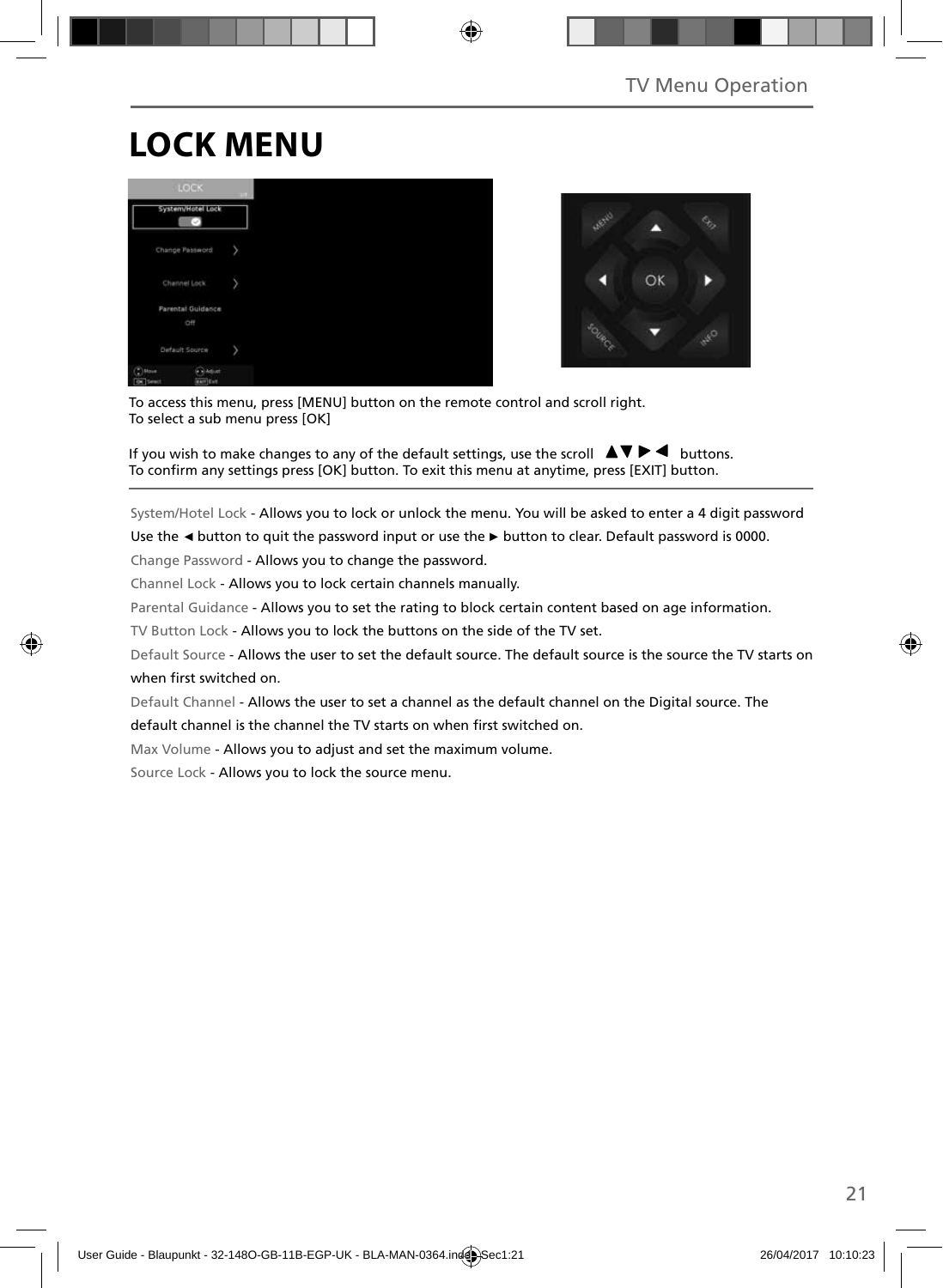### **TIME MENU**

|                                         | TIME                             | $-141$     |
|-----------------------------------------|----------------------------------|------------|
|                                         | Auto Sync                        |            |
| q                                       | On                               | <b>CEP</b> |
| Clock                                   | 00:07                            |            |
|                                         | Off Time                         | л          |
|                                         | On Time                          | y          |
|                                         | Sleep Timer                      |            |
|                                         | Off                              |            |
| $\binom{n}{k}$ Have<br><b>Die Swech</b> | <b>CAASat</b><br><b>Earl</b> Cat |            |



To access this menu, press [MENU] button on the remote control and scroll right. To select a sub menu press [OK]

If you wish to make changes to any of the default settings, use the scroll  $\blacktriangle \blacktriangledown \blacktriangleright \blacktriangleleft$  buttons. To confirm any settings press [OK] button. To exit this menu at anytime, press [EXIT] button.

Auto Sync - Automatically syncs time and date.

Clock - Shows the date and time.

Off Time - Allows you to set a specific time for your TV to turn off.

On Time - Allows you to set a specific time for your TV to turn on, the channel it will then display, the

source it will be on and also the volume. This function can then be toggled to repeat every day or a certain day.

Sleep Timer - Lets you set the sleep timer so the television automatically switches off after a set amount of

time. Off -> 10min -> 20min -> 30min -> 60min -> 90min -> 120min -> 180min -> 240min.

OSD Timer - Lets you adjust the amount of time the On Screen Menu stays on the screen before

#### disappearing.

Auto standby - Set Auto standby between Off, 3 hours, 4 hours and 5 hours.

Time Zone - Change your current time zone.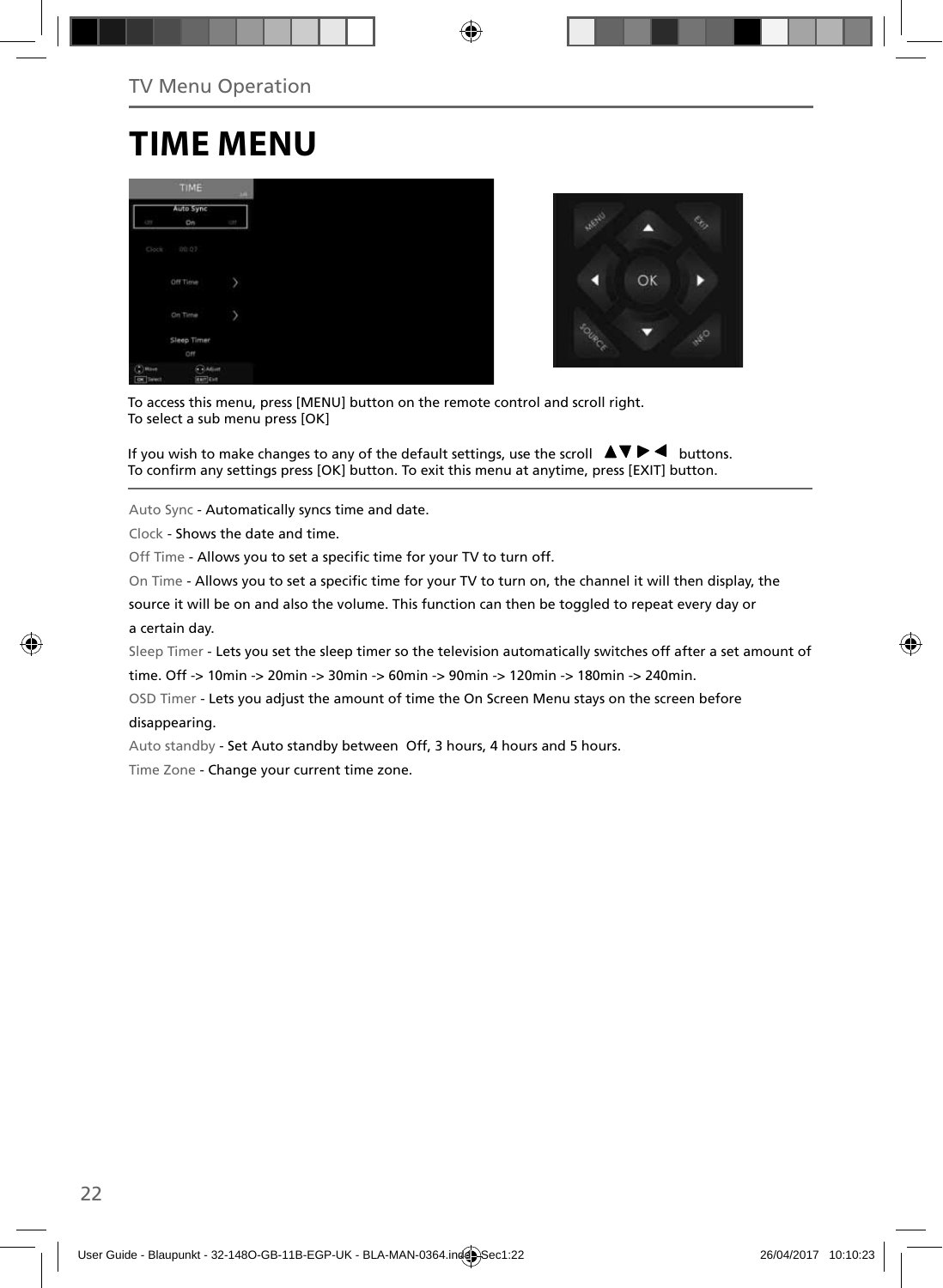# **SETTINGS MENU**





To access this menu, press [MENU] button on the remote control and scroll right. To select a sub menu press [OK]

If you wish to make changes to any of the default settings, use the scroll  $\Box \blacktriangledown \blacktriangleright \blacktriangleleft$  buttons. To confirm any settings press [OK] button. To exit this menu at anytime, press [EXIT] button.

Language - Allows you to change the language of the menu.

Audio Language 1 - Set the primary audio language.

Audio Language 2 - Set the secondary audio language.

Subtitle Language 1 - Set the primary subtitle language.

Subtitle Language 2 - Set the sceondary subtitle language.

Hearing Impaired - This allows the user to turn on the Hearing Impaired function, this produces subtitles

on the screen which provide a description of what is happening during the selected program.

Blue Screen - Changes the background when there is no input between clear and a blue background (Only available on some sources).

First Time Installation - Allows you to access the First Time Installation menu and retune the TV set. Reset TV - This resets the menus to factory settings and clears all the TV channels from the television. Software Update (USB) - From time to time we may release new firmware to improve the operation of the television (available to download). This menu lets you install the new software/firmware onto the television. Further details of how to do this will be issued with the firmware. Contact the helpline or refer to the 'product support' section of the website.

HDMI CEC (Consumer Electronic Control) - Allows HDMI devices to control each other and allows the user to operate multiple devices with one remote control. (only available with compatible devices). Network Configuration - Allows you to manually set your network settings on the TV (for more information please see 'Network Configuration' page.

LED Status - Allows the user to switch the LED power indicator light ON or OFF when the TV is being operated. (When this option is set to OFF the LED power indicator light will flash when the remote control is used and will flash red during the normal start up process).

Version info - Allows you to view the version/information of the software installed on the TV set.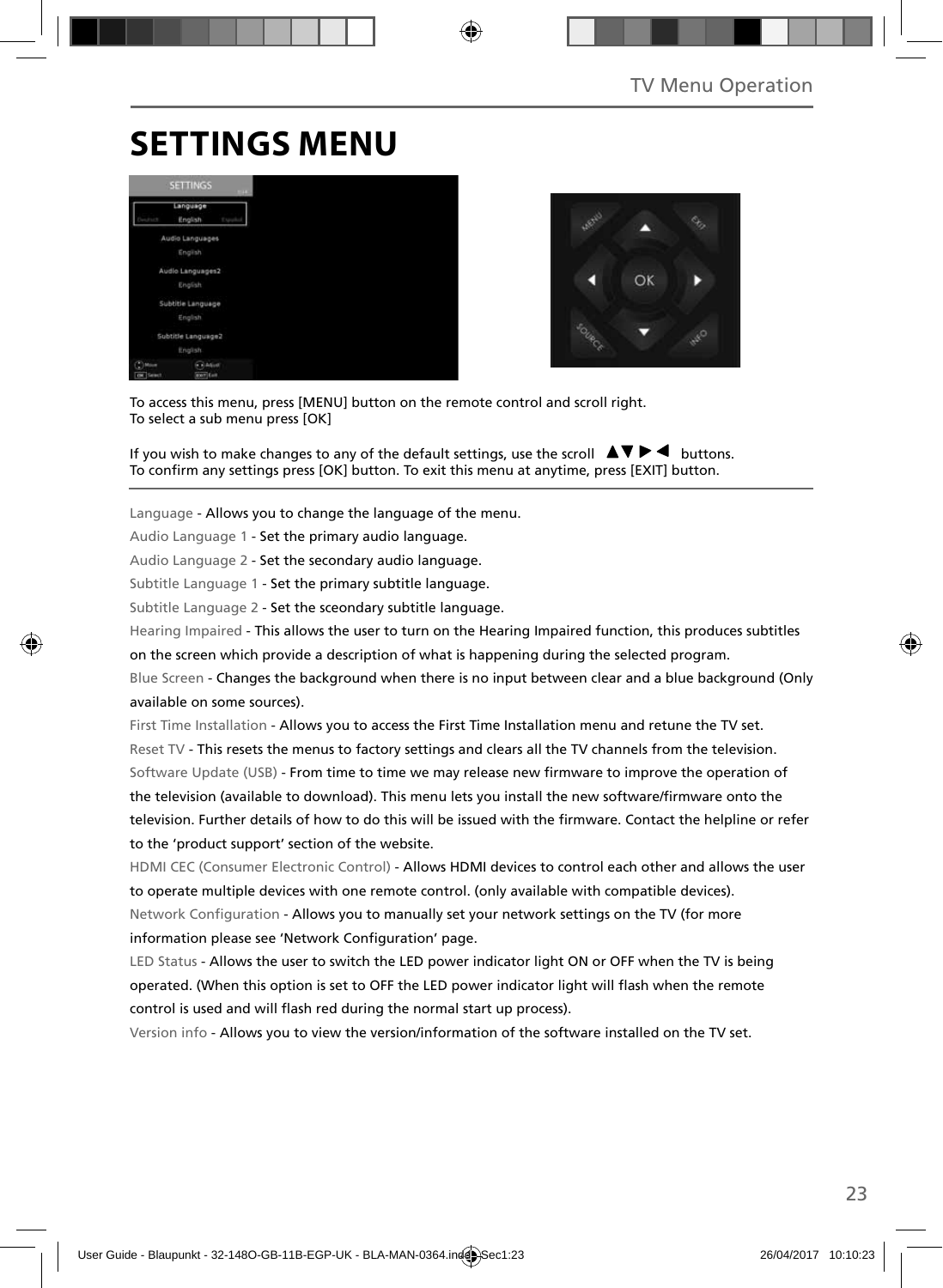# **NETWORK CONFIGURATION**



For the network configuration to work the TV will need to be connected to your home network via an ethernet cable, with these requirements in place the TV will connect to the network automatically.

IP Config - Allows you to access LAN network connection settings. Choose from the following options:

| Auto   | Will automatically connect the TV to your home network (this is the default setting |
|--------|-------------------------------------------------------------------------------------|
|        | and is highly recommended)                                                          |
| Manual | Allows you to manually change the IP, Netmask, Gateway and DNS information.         |
|        |                                                                                     |

Network Info - Allows you to view Information about network settings.

Network Test - Allows you to test the network connection.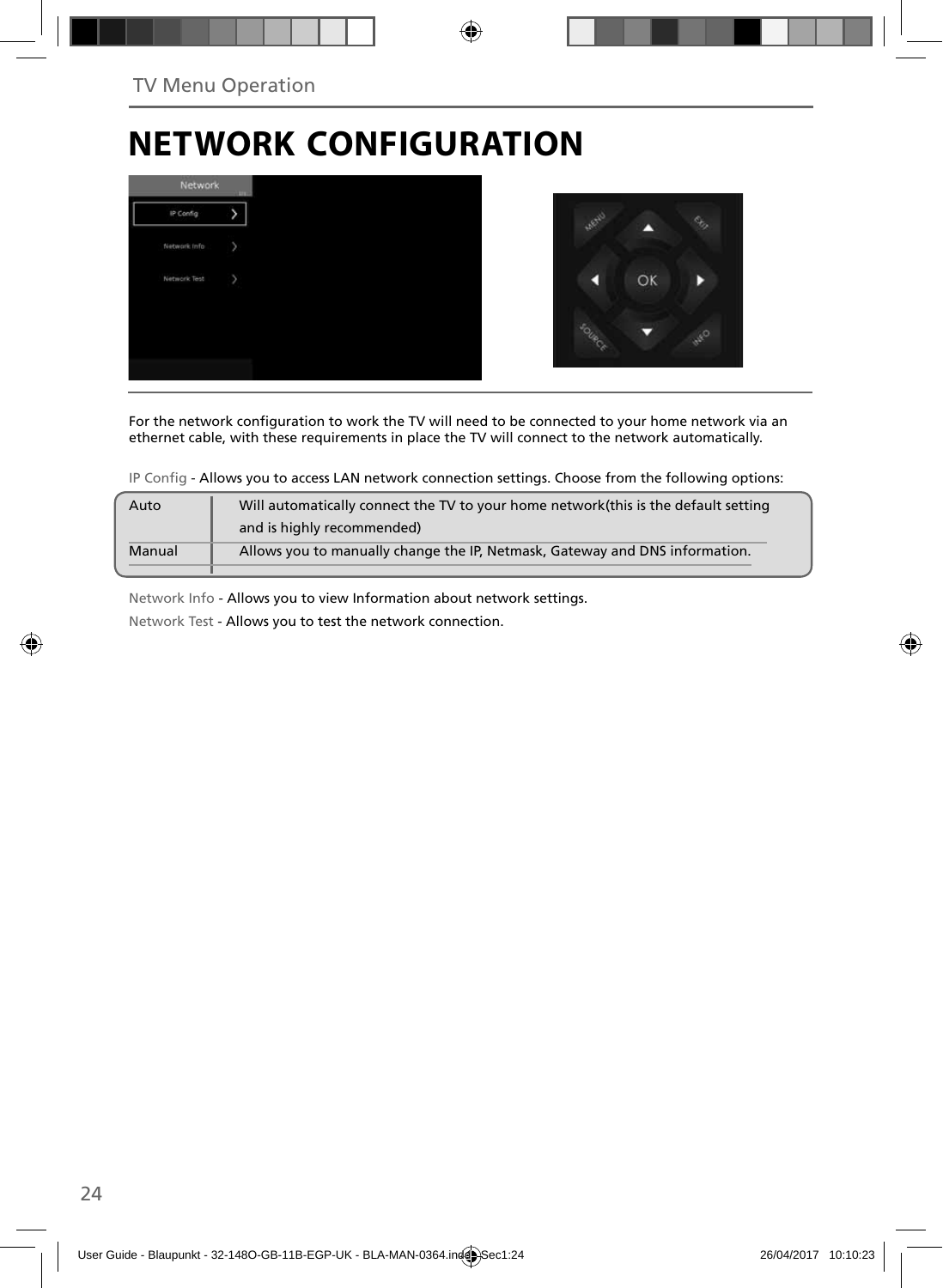**DVD SETUP** (For models with built in DVD players only)





To enter this menu please ensure the TV is in DVD source & press [DVD SETUP]

If you wish to make changes to any of the default settings, use the scroll  $\Delta \nabla \blacktriangleright \blacktriangleleft$  buttons. To confirm any settings press [OK] button. To exit this menu at anytime, press [DVD SETUP] button.

**TV Display** - Choose from the following options

| 4:3 Pan scan   | PS Traditional picture format, often used on old film        |
|----------------|--------------------------------------------------------------|
| 4:3 Letter box | LB Traditional picture which has been adapted for widescreen |
| Wide           | 16:9 Widescreen picture format                               |

**Speaker Setup** - Choose from the following options

| LT/RT  | Converts from multi-channel sound to mono   |
|--------|---------------------------------------------|
| Stereo | Converts from multi-channel sound to stereo |

**Dual Mono** - Choose from the following options

| Stereo   | Outputs 2 channels of sound both left and right                  |
|----------|------------------------------------------------------------------|
| Mono L   | Outputs left side sound                                          |
| Mono R   | Outputs right side sound                                         |
| Mix Mono | Outputs a single channel of sound but mix between right and left |

**Dynamic Range** - This is the difference between the quietest and loudest sounds. This setting works only with DVD discs recorded in Dolby digital.

| Full | Set this to listen with the range recorded on the disc                              |
|------|-------------------------------------------------------------------------------------|
| 3/4  | Set this to listen with a range equivalent to a normal television                   |
| 1/2  | Set this to listen with a smaller difference between the maximum and minimum volume |
| 1/4  | Set this to listen with a smaller difference between the maximum and minimum volume |
| Off  | Set dynamic range to off                                                            |

**TV Type** - Choose from the following options

| PAL         | For discs from UK/Europe, Asia, Australia etc |
|-------------|-----------------------------------------------|
| Multi       | For both NTSC and PAL                         |
| <b>NTSC</b> | For discs from North America, Japan etc       |

**Default** - Choose from the following options

| Reset | Resets all options in the 'DVD setup' menu back to the default settings |
|-------|-------------------------------------------------------------------------|
|       |                                                                         |

Tip: This TV/DVD player is pre-set to play Region 2 DVDs. In the event you wish to use the TV/DVD in another country that uses different region discs, please visit www.umc-uk.co.uk. Select 'Product Support', 'Changing Region'.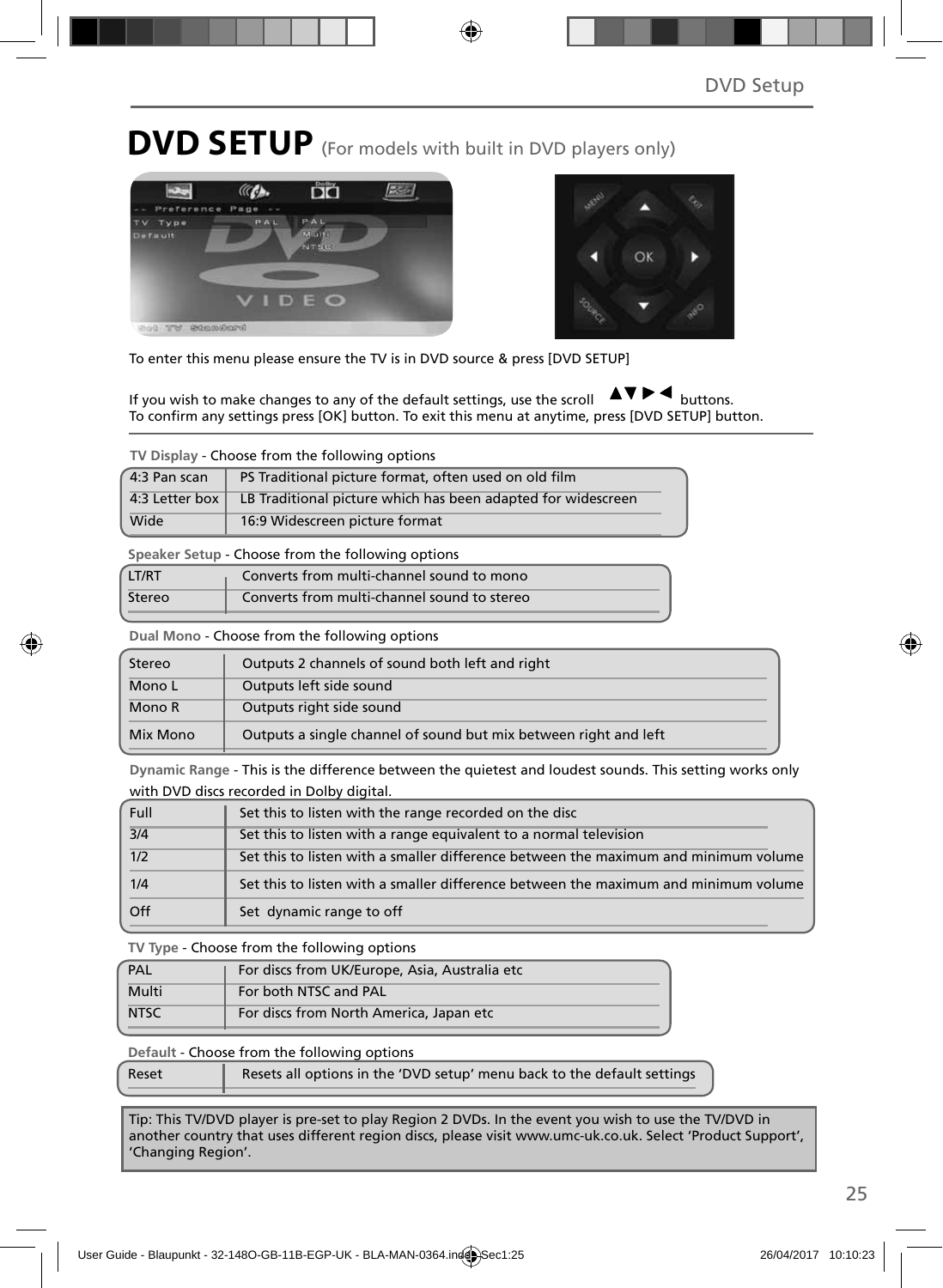# **7 DAY TV GUIDE**

TV Guide is available in Freeview/Saorview TV mode. It provides information about forthcoming programmes (where supported by the Freeview/Soarview channel). You can view the start and end time of all programmes and on all channels for the next 7 days and set reminders.

1) Press the [TV GUIDE] button on the remote control and the following 7 Day TV Guide will appear:

|                | 1 BBC ONE Oxford           |                    |                                            |                                   |              |                             |                             |       | 10:52 AM<br>09.05.2016 |
|----------------|----------------------------|--------------------|--------------------------------------------|-----------------------------------|--------------|-----------------------------|-----------------------------|-------|------------------------|
|                |                            |                    |                                            |                                   |              | PROGRAMME GUIDE             |                             |       |                        |
|                |                            | <b>Now</b>         | 11:00                                      | 11:30                             | 12:00        | 12:30                       |                             | 13:00 |                        |
| П              | <b>BBC ONE OX</b>          | Homes Under        |                                            | Neighbourhood Blues Oxford Street |              | <b>Bargain Hunt</b>         |                             |       | <b>BBC News at </b>    |
| $\overline{a}$ | <b>BBC TWO</b>             | Victoria           |                                            | <b>BBC Newsroom Live</b>          |              | <b>Daily Politics</b>       |                             |       | Coast Athle            |
| 3              | $\mathsf{I}^{\mathsf{IV}}$ |                    |                                            | <b>This Morning</b>               |              |                             | Loose Women                 |       |                        |
| 4              | Channel 4                  |                    | Ramsay's Kitchen Nightmares  Four in a Bed |                                   |              | Four in a Bed               | Four in a Bed Four in a Bed |       |                        |
| 5              | Channel 5                  | The Wright Stuff   |                                            | <b>GPs: Behind Closed Doors</b>   | <b>ANGER</b> |                             | <b>Cowboy Builders</b>      |       | Home                   |
| 6              | ITV <sub>2</sub>           | <b>Royal Pains</b> |                                            | <b>Dinner Date</b>                |              | Emmerdale                   | Coronation                  |       | Coron                  |
| 7              | That's Oxfor               | <b>Talk Oxford</b> |                                            |                                   |              | <b>Oxfordshire News Now</b> |                             |       |                        |
| 9              | <b>BBC FOUR</b>            | This Is BBC Four   |                                            |                                   |              |                             |                             |       |                        |
|                | wall info                  |                    |                                            | reeview                           |              | Remind                      | <b>Prev Day</b>             |       | Next Day               |

2) Navigate through the menu using  $\blacktriangle \blacktriangledown \blacktriangleright \blacktriangleleft$ .

You can now:

Set a reminder by pressing GREEN View a previous day by pressing YELLOW View the next day by pressing BLUE Record a programme by pressing RED (Function for PVR models only, USB device must be connected)

3) Press [EXIT] to exit the 7 day TV Guide

#### Channel List

To view the channel list, please ensure that the TV is set to either the analogue or digital source and no menus or TV notifications are displayed.

| <b>Channel List</b>    |                |
|------------------------|----------------|
| 1 BBC ONE              | <b>STORY</b>   |
| 2 BBC TWO              | <b>LERVICE</b> |
| 3 ITV                  | <b>LETK!</b>   |
| 4 Channel 4            | <b>CENTER</b>  |
| 5 Channel 5            | <b>LIGHT</b>   |
| 6 ITV2                 | 12741          |
| <b>7 BBC THREE</b>     | cone.          |
| 9 BBC FOUR             | <b>STEP</b>    |
| <b>10 ITV3</b>         | <b>LETH</b>    |
| 11 PICK                | <b>HERMA</b>   |
| <b>HD SD Radio BAI</b> | Move<br>Exit   |

1) Press [OK] on the remote control and the channel list menu will appear.

2) Scroll through the channel list by using  $\blacktriangle \blacktriangledown$  buttons then press [OK] to view the channel that is currently highlighted.

3) Scroll through different types of channels such as Freeview/ALL/ Digital TV/Radio/data and HD channels by using  $\blacklozenge \blacktriangleright$  buttons.

4) Press [EXIT] to exit the channel list.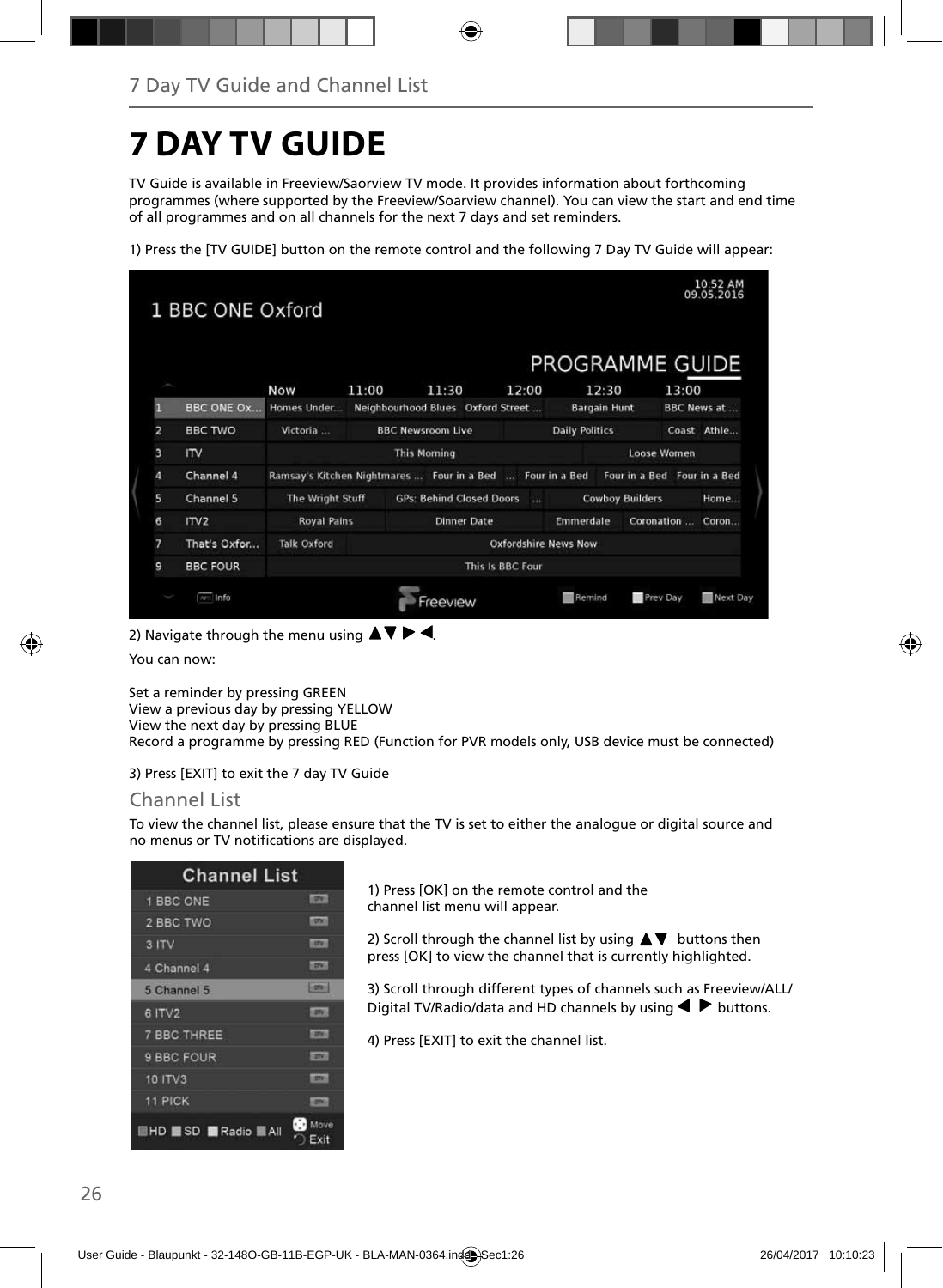# **USB MODE/MEDIA PLAYER**

USB mode offers playback of various different types of content that you have saved on your USB Memory Stick.

On switching to USB source the below menu screen will appear. The content will be divided into Photo, Music, Movie and Text based on file type.



1) You can navigate through the menus using the scroll  $\triangle \triangledown \triangleright \blacktriangleleft$  buttons. To confirm the item you wish to play/view press [OK] button.

| Asbrida1         |                 |               |                  | Disensive 27, Flex 0, Tolal 34 | 1/2         |
|------------------|-----------------|---------------|------------------|--------------------------------|-------------|
| Return.          | ciplus_cvt_6488 | smac_cvt_6308 | <b>MSTPVR</b>    | FOUND.000                      | xhdcp20_cvt |
| <b>FOUND.001</b> | Yousee TS       | OVT           | <b>FOUND.002</b> | 2100                           | 2454x       |
| 100-500Hz        | hotp_cvt_6488   | chata hudba   | MP3              | new OSD                        | FOUND DOA   |

2) Select the drive you require. (If your drive only has 1 partition you will only see 1 item).



3) You can now access the item. Press OK to view. 4) While viewing, you can control the item by



using the remote control buttons (below) or by pressing ( i ) and using  $\triangle \blacktriangledown \blacktriangleright \blacktriangleleft$  and (OK)



Tip: If you experience a playback issue, please ensure the files being used are the correct format (example - the picture plays but no sound) See technical specification page for compatible file types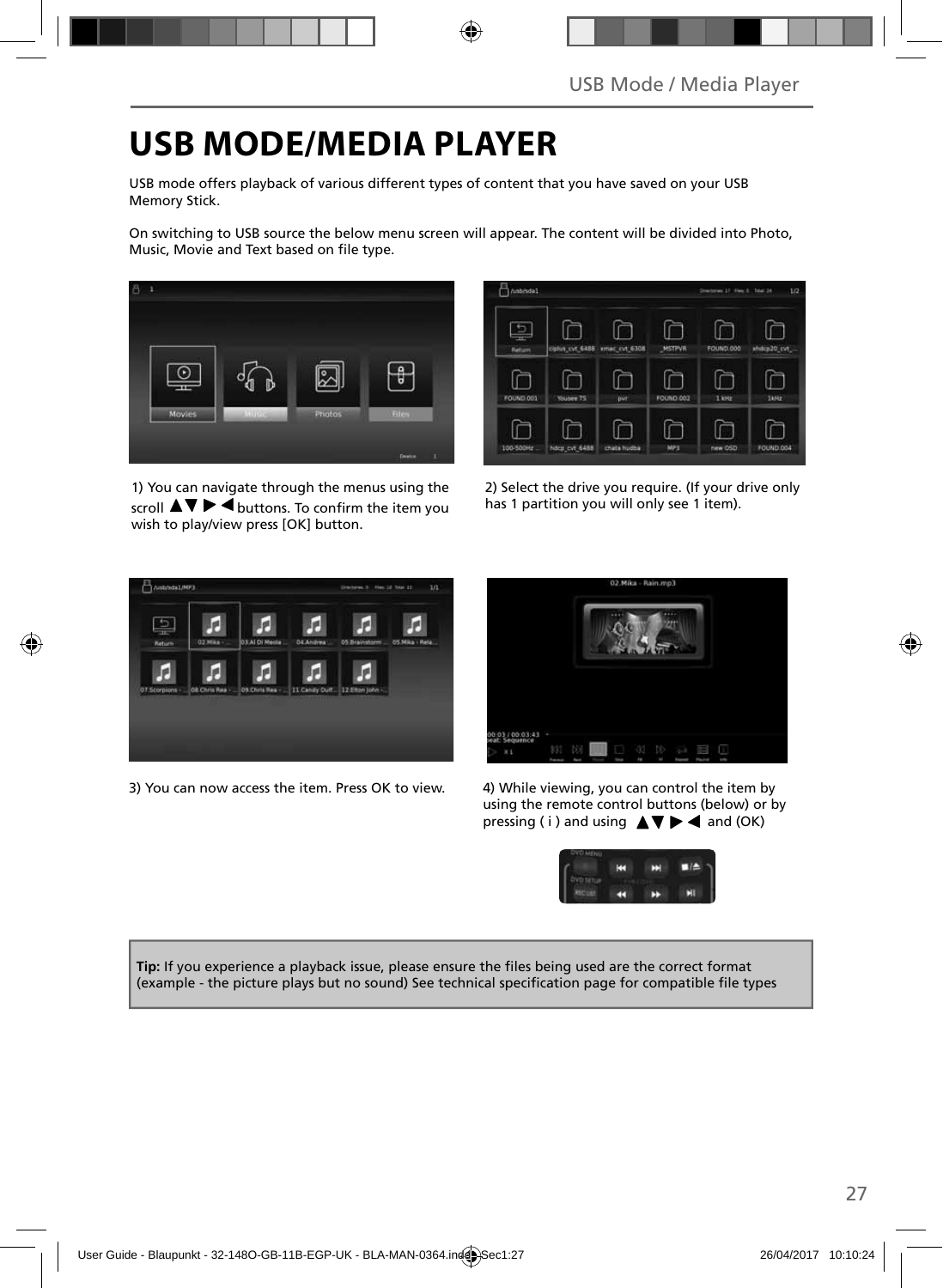### **USB RECORD - FREEVIEW/SOARVIEW MODE**

USB RECORD – FREEVIEW/SAORVIEW MODE - FOR MODELS WITH THE PVR FUNCTION ONLY

Built into this television is a USB record facility. This function is available in Freeview/Soarview mode when used in conjunction with a compatible USB memory stick or USB hard drive. The benefits of this are as follows:

- Pause live TV and then playback, fast forward and rewind (up to live TV)
- One button record, if you decide you want to record the current programme
- Easy programmable recording from the 7 day TV Guide

Due to the nature of the product, it is necessary to use a high speed USB memory stick (as the TV reads from and writes to the memory stick at the same time, some memory sticks may not be suitable).

You can purchase high speed memory sticks from some computer stores, alternatively, we have a selection of tested and compatible memory sticks available to purchase directly from the helpline/web site.

Recommended Minimum Specification - USB Memory Stick

| <b>Read Speed</b>  | 20 Mb/s (MegaBit Per Second) |
|--------------------|------------------------------|
| <b>Write Speed</b> | 6 Mb/s (MegaBit Per Second)  |

**If you wish to use a USB portable hard drive larger than 32GB, please refer to the FAQ section at the rear of this user guide.**

### Pause Live TV (Time Shift)

#### Pausing Live TV is very simple.



 $-$  Press the play/pause button and the television will pause and the live content will be recorded. To resume watching press play/pause again.

- Press fast forward to go forward in a recording (i.e. to skip adverts).

 $\bigcirc$  - Press fast rewind to go back in a recording (i.e. if you fast forwarded too far).

Tip: When you switch the TV to standby or change channel the Time Shift memory is wiped. To restart time shift you must press play/pause button.

### One Button Record

At any point in time you may decide to record the current programme that you are watching. To do this you need to press the red button highlighted below.



### Playback files from Record list

To playback recorded files you will be required to have the TV set to the Freeview/Saorview source mode. Once set to the correct source, access the recorded list by pressing the REC LIST (Recorded List) button on the remote control, the recorded list should now appear on the screen, press OK on the chosen file to start.



Tip: This television contains one TV tuner, therefore it can only record the channel you are watching or record one channel while the television is in standby mode.

Note: USB record function is only available in Digital/Freeview TV mode. Due to copyright laws and illegal copying/recording it is not possible to record to/from any other input/output source.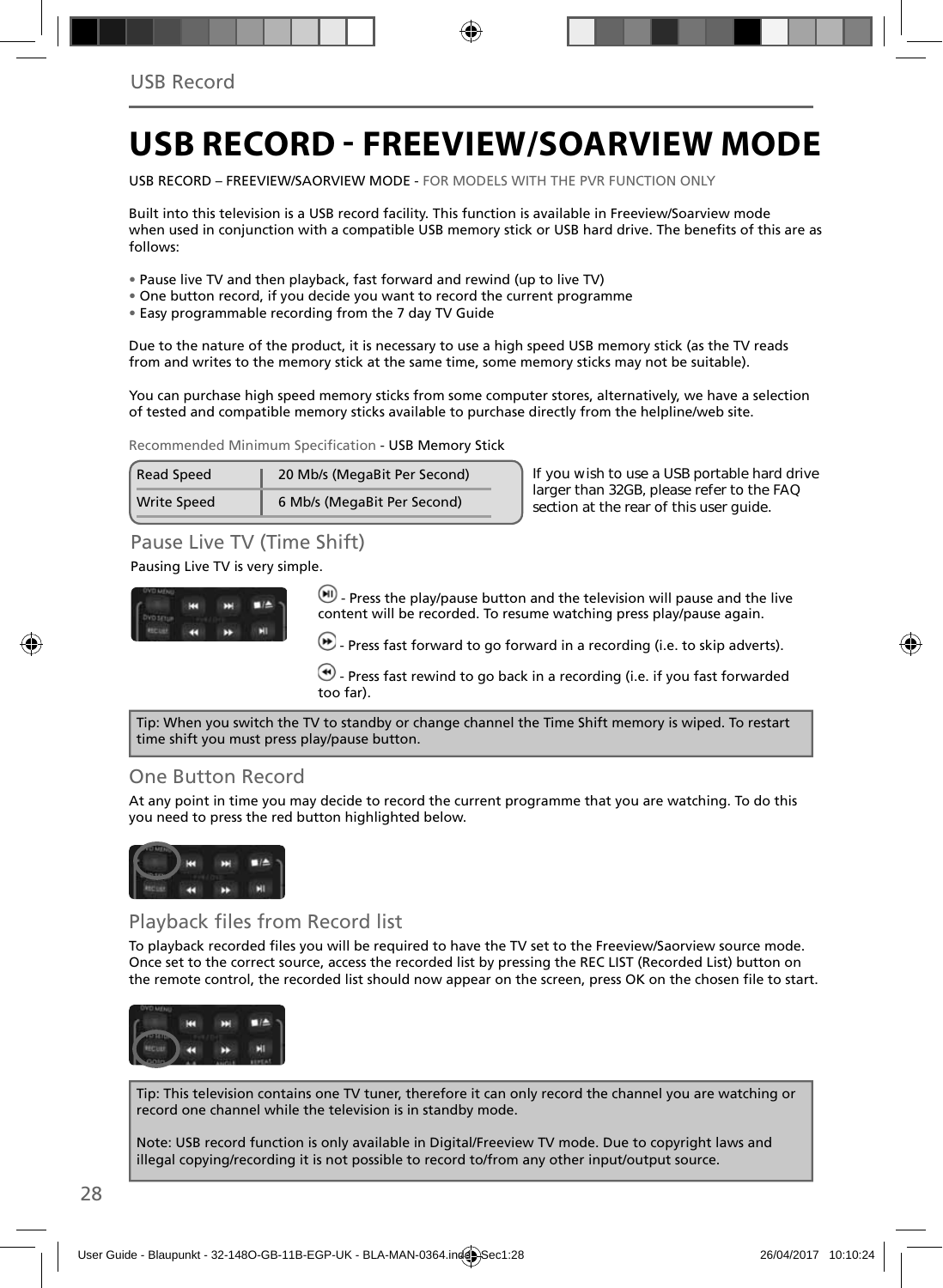### **USING YOUR TV WITH A SKY DIGITAL SET TOP BOX**

#### **Option 1) Connecting your TV to your Sky box (when both the TV and Sky Box are located in the same room)**

Depending on your Sky Box & TV model, connect either by SCART or HDMI cables (available separately) .

If connecting by SCART, select the 'Input source' on the TV as SCART. If your TV does not have SCART, please refer to 'Connections' pages in this user guide for alternative ways to connect.

If connecting by HDMI, select the 'Input source' on the TV as HDMI (if the TV has more than 1 HDMI port, ensure you select the input source to match the HDMI numbered port on the rear of the TV).

If you wish to use your Sky remote to operate the TV's functions, you will need a Sky remote control (Revision 9 or later) and you will need to program a 4 digit code into it. See bottom of this page.

#### **Option 2) Connecting your TV to your Sky box (when your Sky box is located in a different room to the TV)**

Please note, if you are adding a 'Magic Eye/TV Link' to your system so that you can use your Sky remote control to change the Sky channel in the room where the 2nd TV is located, please refer to the instructions included with the TV link/magic eye in order to ensure the RF or RF2 output on your Sky box is powered on. (The red LED light on the TV link/magic eye will light up if the RF / RF2 output is correctly set



up) If you do not have the instructions that came with the TV link/magic eye, instructions on how to do it can be found on our web site.

1) To tune the TV to the Sky box, on the 2nd TV, select the 'Analogue' input source.

2) Select the channel that you wish to store the Sky box/channel on. (If you do not use channels 1-5 because you no longer have analogue terrestrial channels after digital switchover, you may choose to select channel 1 to store the Sky box/channel, if you still have and use analogue channels 1-5, you may for example decide that channel 6 is the best option for you)

3) Press the corresponding number on the remote control to select the desired analogue channel chosen as per point 2 above.

4) On the TV remote control, press Menu. Now navigate through the menus to select Manual Tuning or Analogue Manual tuning (refer to the Tuning/Channel menu section of this user guide if necessary)

5) Manually tune in the channel (usually, the Sky box is at a frequency between 800Mhz and 850Mhz) once the Sky box/channel is found, press 'OK' to store it.

If you wish to use your Sky remote to operate the TV's functions, you will need a Sky remote control (Revision 9 or later) and you will need to programme a 4 digit code into it. See below.

**Using a Sky remote or a universal remote to operate your TV** 

**Sky remote control** - If you wish to use your Sky remote to operate the basic functions of your TV, you need to program a 4 digit code into it. Please note - you will need a Sky Revision 9 remote control (or later). **The code required for this television is 2134.** If you wish to upgrade/replace your existing Sky remote control to the latest version, you can do so on our website.

**Universal remote control** - If you wish to use a Universal remote control to operate your TV, please refer to the website for a full list of codes. (Please note we only have codes for One for All branded remote controls, if you have an alternative brand of Universal remote, please refer to the manufacturer for the code.)

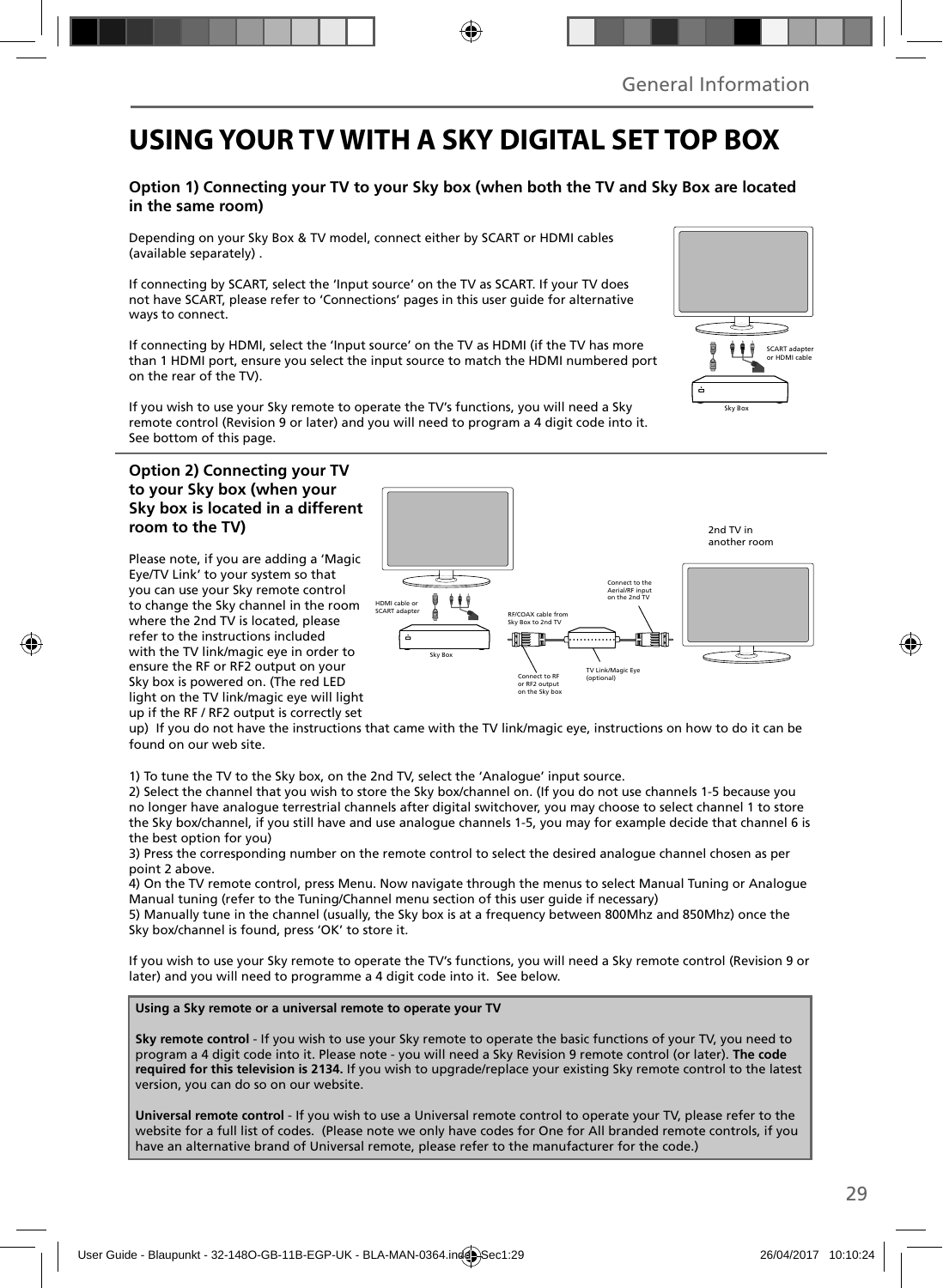# **FREQUENTLY ASKED QUESTIONS**

| General              | I would like to have louder<br>sound by connecting additional<br>speakers. For TV models with<br>digital optical audio output.        | 1) Use the 3.5mm headphone output and a 3.5mm to phono cable (available separately) to<br>connect to an amplifier/surround sound system. Please note this will deactivate the TV's built<br>in speakers.<br>2) Connect a digital optical audio cable from the TV's digital optical audio output to your<br>amplifier/surround systems digital optical audio input.                                                                                                                                                                                                                                                                  |
|----------------------|---------------------------------------------------------------------------------------------------------------------------------------|-------------------------------------------------------------------------------------------------------------------------------------------------------------------------------------------------------------------------------------------------------------------------------------------------------------------------------------------------------------------------------------------------------------------------------------------------------------------------------------------------------------------------------------------------------------------------------------------------------------------------------------|
| General              | Why are some options in the<br>menu unavailable and greyed<br>out.                                                                    | Some options are only available in certain sources, i.e. HDMI. They are<br>unavailable in the other sources where they have no affect.                                                                                                                                                                                                                                                                                                                                                                                                                                                                                              |
| General              | Can I stop my TV automatically<br>turning off after 4hrs?                                                                             | Yes, in the 'Time' menu settings, scroll down to Auto standby and select OFF.                                                                                                                                                                                                                                                                                                                                                                                                                                                                                                                                                       |
| TV                   | I have tuned in Digital TV but I<br>am not receiving any or all of the<br>channels and/or the channels I<br>receive are breaking up.  | 1) Check you are in an area that can receive Freeview/Saorview, visit www.freeview.co.uk or<br>www.saorview.ie<br>2) Check you are using an aerial that is able to receive a good digital signal. In most cases,<br>you will need an outdoor digital hi-gain/wideband aerial. In areas that have excellent<br>digital coverage, you may be able to use a loft type aerial but it is highly likely that you will<br>also need to connect a booster between the back of the TV and the TV aerial wall socket.<br>Unfortunately, to receive a good enough digital signal, it is not possible to use a portable/<br>indoor type aerial. |
| TV                   | I have re-tuned my television<br>but when I switch it off it is not<br>storing the channels.                                          | If the TV does not save the channels when you power it off, it's likely the channel database<br>has become corrupt.<br>1) Turn off the TV.<br>2) Remove the RF/Aerial cable from the rear of the TV and then turn the TV back on again.<br>3) Using the remote control, press Menu followed by 8-8-8-8 to enter the initial setup/first<br>time installation menu.<br>4) Press OK (let the TV run the full tuning process).<br>5) Once completed, turn off the TV, reconnect the RF/Aerial cable then turn the TV back<br>on again.<br>6) Repeat steps 3 & 4.                                                                       |
| VCR/DVD<br>Recorder  | I have connected the TV to my<br>VCR or DVD Recorder via SCART<br>but it is not recordina.                                            | In addition to connecting via SCART, you should connect the aerial cable from the wall<br>socket to your VCR/DVD Recorder and another aerial cable from the VCR/DVD Recorder to<br>the TV.                                                                                                                                                                                                                                                                                                                                                                                                                                          |
| Game Consoles        | I have connected my<br>Playstation/Xbox to the TV via<br>HDMI, but I am not receiving<br>any pictures or sound on my<br>Television.   | 1) Ensure the TVs' source is set to HDMI.<br>2) Check your settings on your Playstation/Xbox are as per the Playstation/Xbox<br>instruction manual.                                                                                                                                                                                                                                                                                                                                                                                                                                                                                 |
| <b>Game Consoles</b> | I have connected my<br>Playstation/Xbox to the TV via<br>Component cables (red, green<br>& blue) but I am not receiving<br>any sound. | Component cables only provide HD pictures. For the sound you will need to connect the red<br>& white audio cables on the Playstation/Xbox to the red & white phono inputs (or mini AV<br>input where fitted) on the rear of the TV. Please refer to the 'Connections' pages.                                                                                                                                                                                                                                                                                                                                                        |
| System Lock          | I have changed the password<br>on the television and now<br>forgotten it.                                                             | There is a master password of 4711, to gain access to the TV menu and reset the<br>normal password.                                                                                                                                                                                                                                                                                                                                                                                                                                                                                                                                 |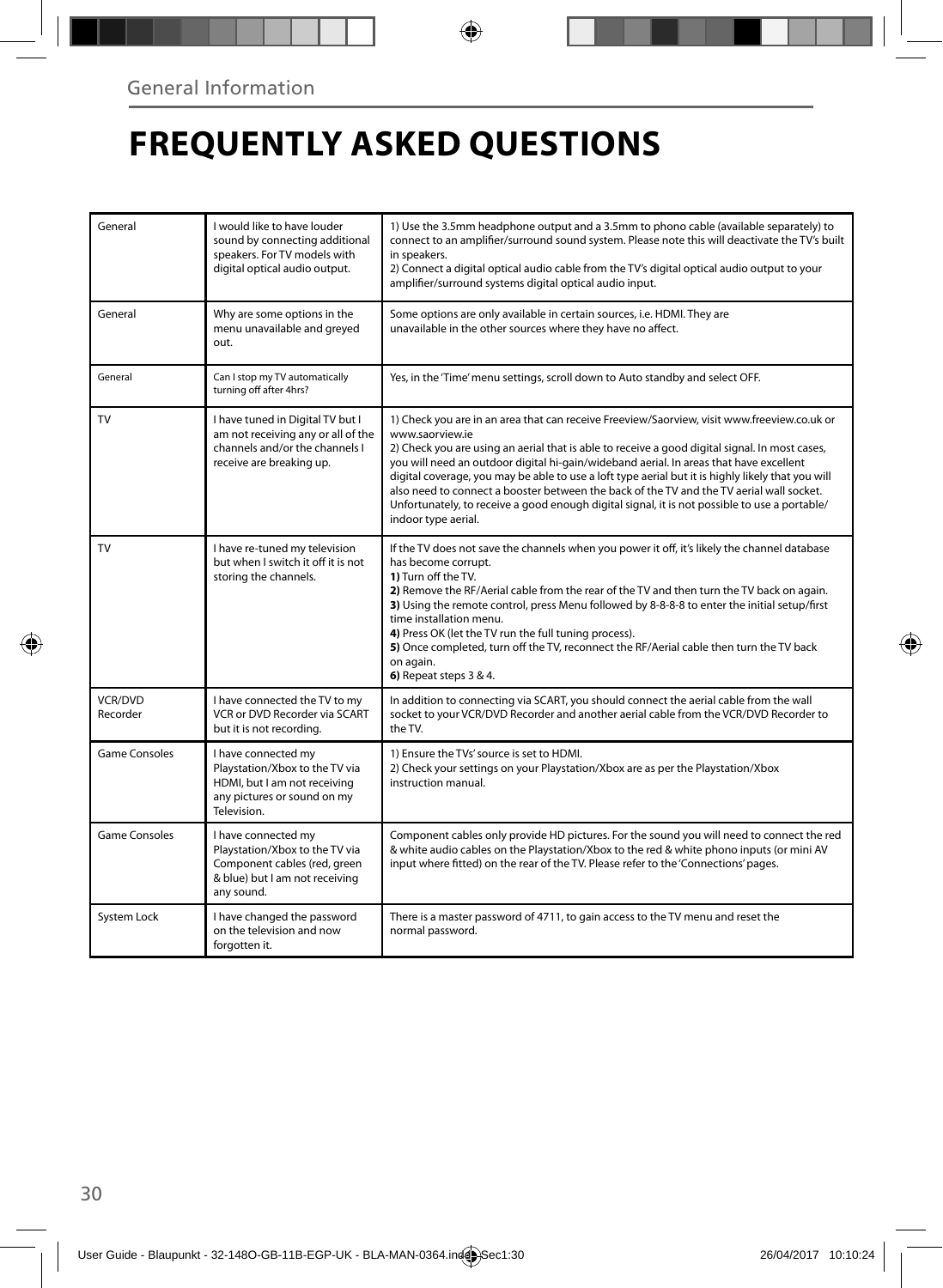# **FREQUENTLY ASKED QUESTIONS**

| <b>USB Mode</b>   | I have inserted a USB Memory<br>Key, but the TV does not<br>recognise it.               | Ensure the USB Memory Key is formatted to type FAT32.                                                                                                                                                                                                                                                                                                                                                     |
|-------------------|-----------------------------------------------------------------------------------------|-----------------------------------------------------------------------------------------------------------------------------------------------------------------------------------------------------------------------------------------------------------------------------------------------------------------------------------------------------------------------------------------------------------|
| <b>USB Mode</b>   | Using a USB portable hard drive<br>/ larger than 32GB.                                  | If you wish to use a portable hard drive larger than 32GB, please note that it must be<br>formatted to the FAT32 file system in order to operate on this TV. Windows XP/Vista<br>computers are only capable of formatting up to 32GB, therefore, you will need a software<br>programme/utility to format larger hard drives.<br>Please refer to the website, www.umc-uk.co.uk, for more information.      |
| <b>USB Record</b> | I cannot change the channel,<br>access the menu or use the red<br>button.               | During time shift you cannot change the channel, access the menu or use the red button.                                                                                                                                                                                                                                                                                                                   |
| <b>USB Record</b> | When using the USB to record<br>the picture 'breaks up' or<br>experience loss of sound. | Check the USB memory stick meets the minimum read speed requirements. Standard<br>definition channels require a read speed of 20 MB/s (Mega Byte per second) and a write<br>Speed of 6 MB/s (Mega Byte per second) HD channels require the read speed of 80 MB/s<br>(Mega Byte per second) and a write speed of 40 MB/s (Mega Byte per second). USB 3.0 sticks<br>should normally ne used where possible. |
| <b>DVD</b>        | I have inserted a disc but it is<br>not playing.                                        | 1) Ensure you have inserted the disc facing the correct way.<br>2) Ensure the disc is clean and is not scratched.<br>3) Some copied discs will not play.<br>4) Check the DVD is a region 2 disc - to change the region of the DVD player, refer to<br>www.umc-uk.co.uk, select 'Changing DVD Region' in the 'Product Support' section                                                                     |
| <b>DVD</b>        | I have pressed the eject button<br>but the disc is not coming out.                      | To eject the disc hold the stop/eject button for 4 seconds.                                                                                                                                                                                                                                                                                                                                               |
| Freeview HD       | <b>Lcannot access all Freeview</b><br>channels.                                         | Some data channels for Freeview can only be obtained when the TV's ethernet port is<br>connected to your router.                                                                                                                                                                                                                                                                                          |
| Freeview HD       | I cannot find the Freeview HD<br>channels.                                              | Freeview HD channels found during tuning will be placed in channel positions above 100.<br>For example, 101 (BBC1 HD), 102 (BBC2 HD) etc.                                                                                                                                                                                                                                                                 |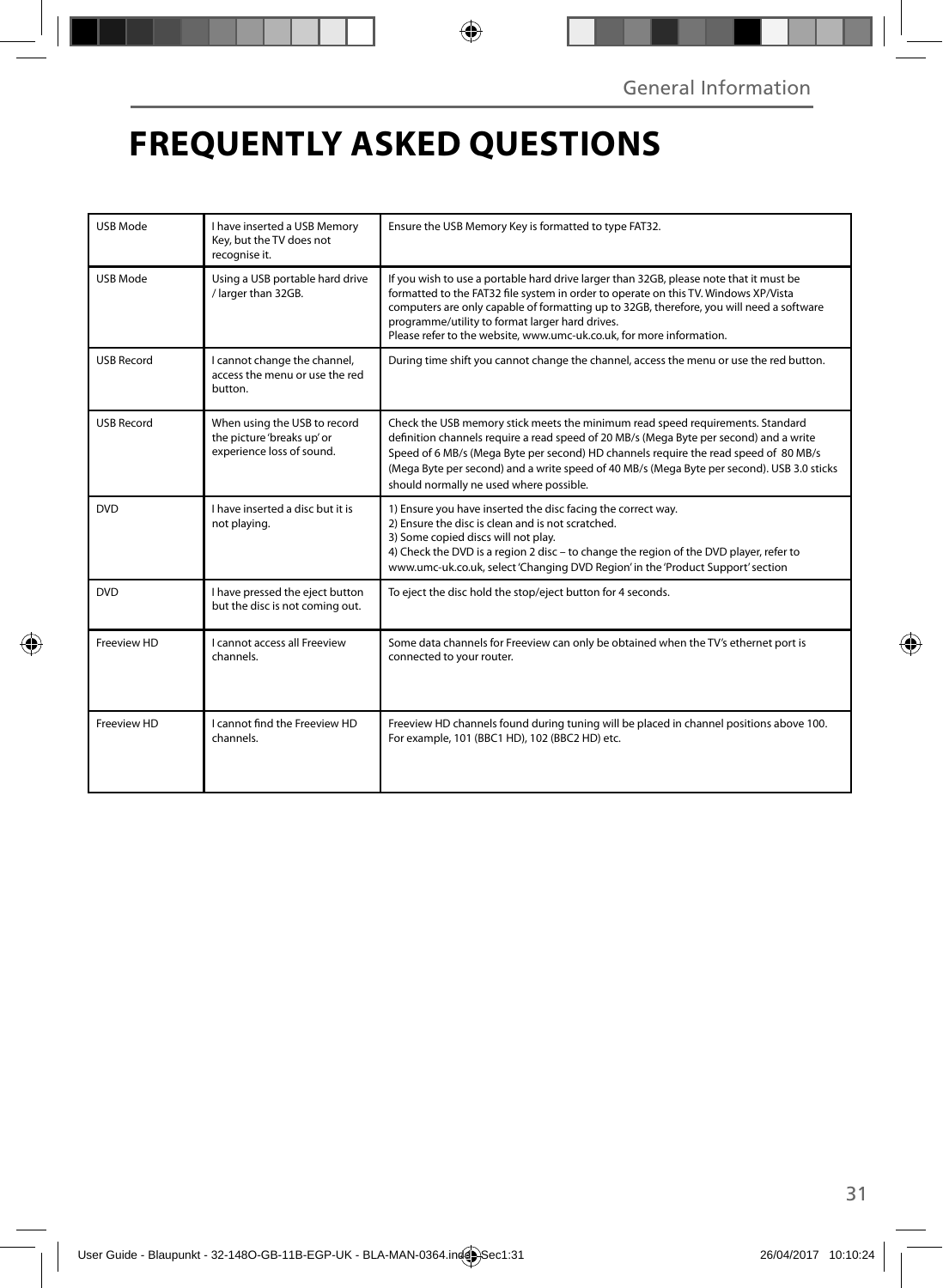# **TECHNICAL SPECIFICATION**

### **Product fiche**

| <b>Trademark</b>                                                                                                                                                                          | <b>Blaupunkt</b>                                                                       |  |  |  |
|-------------------------------------------------------------------------------------------------------------------------------------------------------------------------------------------|----------------------------------------------------------------------------------------|--|--|--|
| <b>Model ID</b>                                                                                                                                                                           | 32/1480-GB-11B-EGU<br>32/1480-GB-11B-EGDU<br>32/1480-GB-11B-EGP<br>32/1480-GB-11B-EGDP |  |  |  |
| Energy effiency class                                                                                                                                                                     | $A+$                                                                                   |  |  |  |
| Visible screen size (diagonal)                                                                                                                                                            | 81 cm / 32 inches                                                                      |  |  |  |
| On mode power consumption                                                                                                                                                                 | 31.0W                                                                                  |  |  |  |
| Annual energy consumption *1                                                                                                                                                              | 45 kWh                                                                                 |  |  |  |
| Standby power consumption *2                                                                                                                                                              | $<$ 0.50 W                                                                             |  |  |  |
| Off mode power consumption                                                                                                                                                                | 0W                                                                                     |  |  |  |
| Screen resolution                                                                                                                                                                         | 1366 (H) x 768 (V)                                                                     |  |  |  |
| *1: Energy consumption XYZ kWh per year, based on the power consumption of the television<br>operating 1 hours per day for 265 days. The astual epergy consumption will depend on how the |                                                                                        |  |  |  |

operating 4 hours per day for 365 days. The actual energy consumption will depend on how the television is used.

\*2: When the TV is turned off with the remote control/standby button and no function is active.

### **Additional Technical Information**

| <b>RF</b>                        | 75 ohm Antenna / Analog / DVB                                                                                                            |     |  |
|----------------------------------|------------------------------------------------------------------------------------------------------------------------------------------|-----|--|
| Inputs                           | 3 x HDMI, 2 x USB, 1 x SCART,<br>1 x Component/YPbPr, 1 x Composite/Video,<br>1 x L/R Audio shared for Composite/Video & Component/YPbPr |     |  |
| Sound Outputs                    | 1 x Digital Optical Audio output, 1 x 3.5mm Headphone                                                                                    |     |  |
| Speaker* / Amplifier Watts (RMS) | $2 \times 10 / 2 \times 8$                                                                                                               |     |  |
| Voltage and power consumption    | 110-240V 50 / 60Hz<br>110-240V 50 / 60Hz<br>31/45/70W<br>31/45/80W<br>(ecomode/standard/max)<br>(ecomode/standard/max)                   |     |  |
| Dimensions including stand (mm)  | 739 W x 493 H x 179 D                                                                                                                    |     |  |
| Net weight (Kgs)                 | 4.8                                                                                                                                      | 5.3 |  |
| <b>Wall Mounting</b>             | VESA 200 x 100 (mm)                                                                                                                      |     |  |

\*Built-in JBL speaker systems (Full-range and tweeter).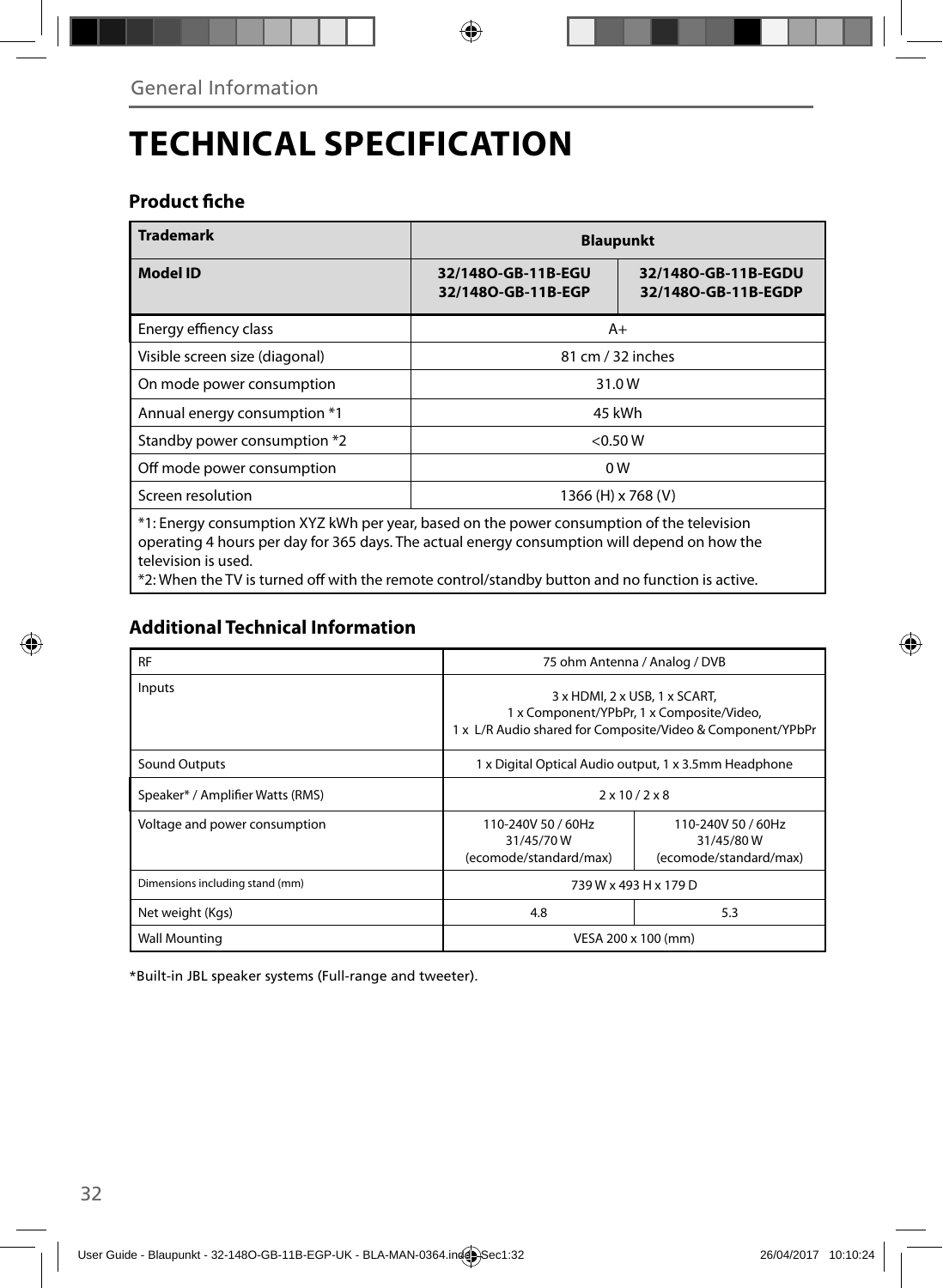# **TECHNICAL SPECIFICATION**

#### **Compatible files in USB Mode**

|                 | File Ext.         | Codec                                         |           |                                                                         |  |
|-----------------|-------------------|-----------------------------------------------|-----------|-------------------------------------------------------------------------|--|
| <b>Media</b>    |                   | Video                                         | Audio     | Remark                                                                  |  |
|                 |                   |                                               |           | Max Resolution: 1920x1080                                               |  |
|                 | .mpg              | MPEG-1, MPEG-2                                |           | Max Data Rate: 40 Mbps                                                  |  |
|                 |                   | Xvid, MJPEG                                   |           |                                                                         |  |
|                 | .avi              | MPEG-4 SP/ASP,<br>H.263/H.264                 |           |                                                                         |  |
|                 | .ts               | MPEG-2,<br>H.264, HEVC                        | MP3, AAC, | Max Resolution: 1920×1080                                               |  |
| <b>MOVIE</b>    | .mov              | MPEG-4 SP/ASP,<br>H.263/H.264,                | AC3, PCM, | Max Data Rate: 20 Mbps                                                  |  |
|                 | .mkv              | <b>HEVC</b>                                   |           |                                                                         |  |
|                 | .dat              | MPEG-1                                        |           |                                                                         |  |
|                 | .mp4              | MPEG-4 SP/ASP,<br>H.263/H.264,<br><b>HEVC</b> |           |                                                                         |  |
|                 |                   | MPEG-1, MPEG-2                                |           | Max Resolution: 720×576                                                 |  |
|                 | .vob              | MPEG-2                                        |           | Max Data Rate: 40 Mbps                                                  |  |
|                 | .mp3              | $\overline{a}$                                | MP3       | Sample Rate: 8K~48KHz<br>Bit Rate: 32K~320Kbps                          |  |
| <b>MUSIC</b>    | .m4a/.aac         | $\overline{a}$                                | AAC       | Sample Rate: 16K~48KHz<br>Bit Rate: 32K~442Kbps<br>Channel: Mono/Stereo |  |
|                 | .jpg/             | Progressive JPEG                              |           | Max Resolution: 1024×768                                                |  |
|                 | .jpeg             | <b>Baseline JPEG</b>                          |           | Max Resolution: 15360×8640                                              |  |
| PHOTO           | .bmp              | <b>BMP</b>                                    |           | Max Resolution: 9600×6400                                               |  |
|                 |                   |                                               |           | Pixel Depth: 1/4/8/16/24/32 bpp                                         |  |
|                 | .png              | Non-Interlaced                                |           | Max Resolution: 9600×6400                                               |  |
|                 |                   | Interlaced                                    |           | Max Resolution: 1280×800                                                |  |
|                 | .srt              | SubRip                                        |           |                                                                         |  |
|                 | .ssa/.ass<br>.smi | SubStation Alpha<br>SAMI                      |           |                                                                         |  |
|                 |                   | SubViewer                                     |           |                                                                         |  |
| <b>SUBTITLE</b> |                   | MicroDVD                                      |           |                                                                         |  |
|                 | .sub              | DVDSubtitleSystem                             |           | SubViewer 1.0 & 2.0 Only                                                |  |
|                 |                   | SubIdx (VobSub)                               |           |                                                                         |  |
|                 | .txt              | TMPlayer                                      |           |                                                                         |  |